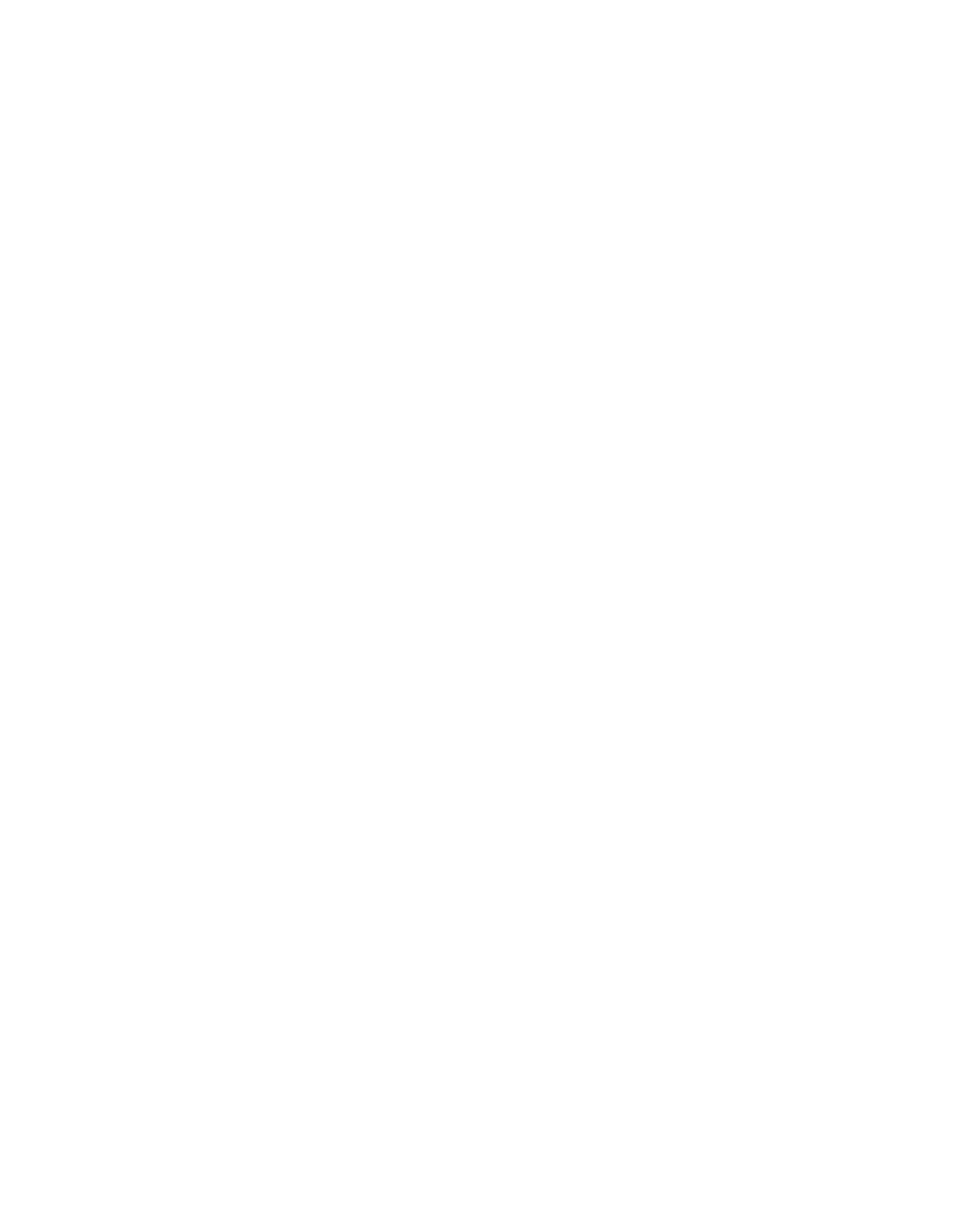[The heart of the matter](#page-3-0) 2 [Leveraging an IT Governance, Risk and](#page-3-0)  [Compliance foundation to create a competitive](#page-3-0)  [business advantage](#page-3-0)

[An in-depth discussion](#page-5-0) 4 [Industry challenges place technology at the](#page-5-0)  [forefront of change, innovation, and sustainable IT](#page-5-0)  [Governance, Risk and Compliance solutions](#page-5-0)

| IT risk management should reach beyond compliance                                                      | 6  |
|--------------------------------------------------------------------------------------------------------|----|
| IT governance should incorporate risk                                                                  | 8  |
| Policies, standards, procedures, and controls must be defined<br>and refined into a common control set | 10 |
| Compliance and monitoring can increase business benefits                                               | 12 |
| Data is central to IT GRC                                                                              | 14 |
| Understanding relationships in all areas will form a foundation for<br>effective IT GRC                | 16 |
|                                                                                                        |    |

[What this means for your business](#page-19-0) and the state of the 18

[Commitment to integrated IT Governance, Risk](#page-19-0)  [and Compliance can boost competitive advantage](#page-19-0)

[How PwC can help your organization](#page-23-0) 22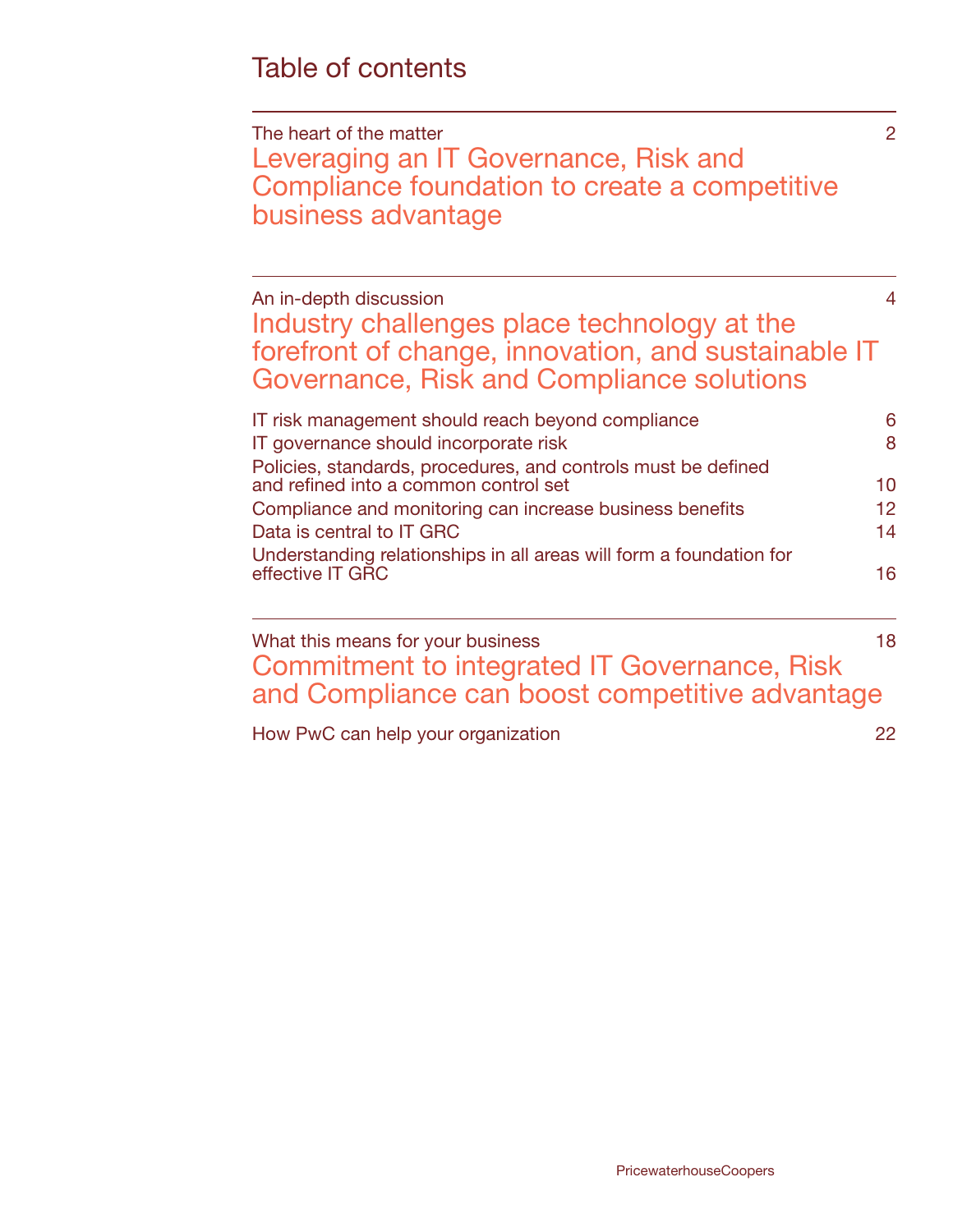<span id="page-3-0"></span>The heart of the matter Leveraging an IT Governance, Risk and Compliance foundation to create a competitive business advantage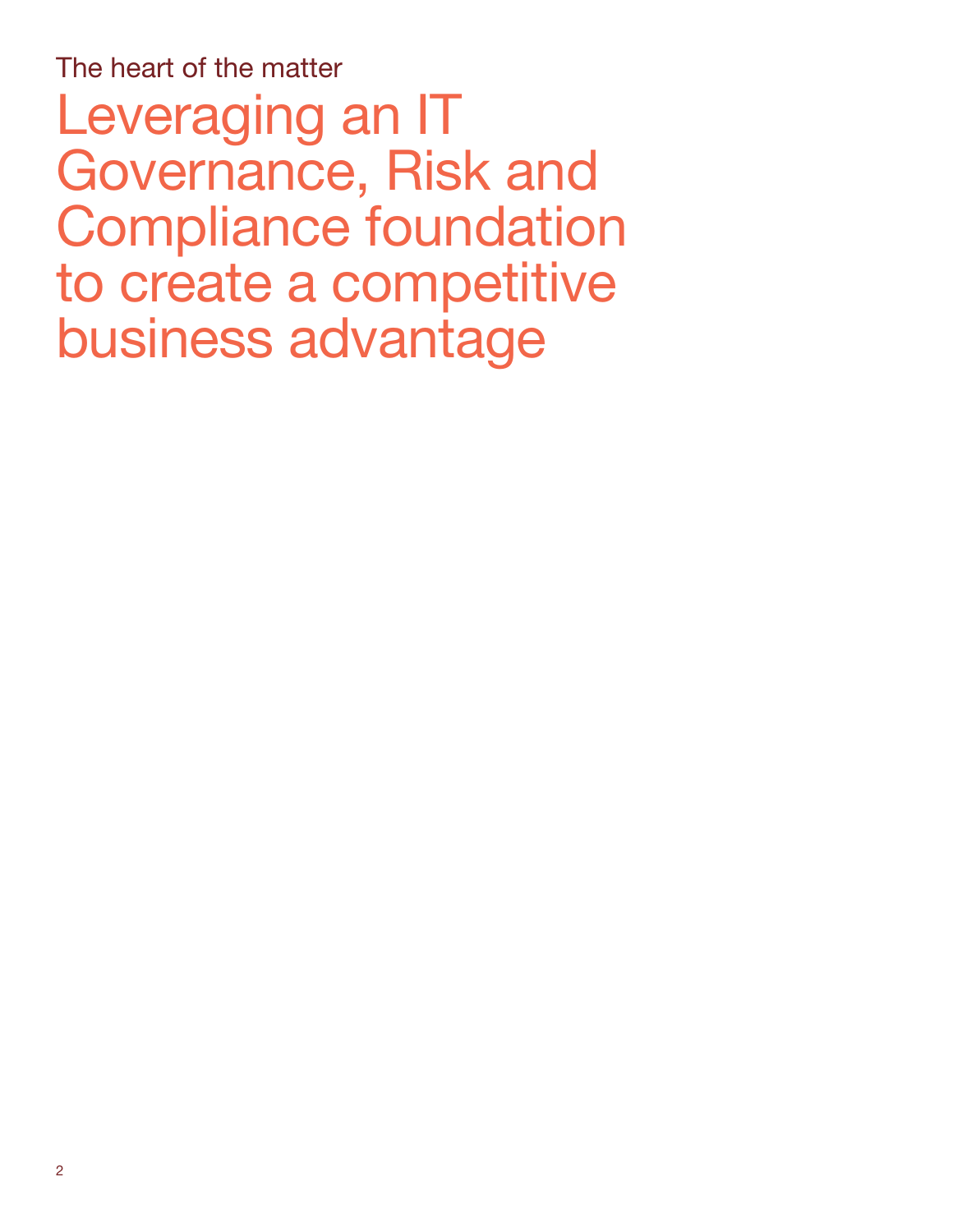The pharmaceutical and life sciences industries face unprecedented compliance challenges, and the close regulatory scrutiny of the industry is likely to only increase. Globalization, information protection requirements, business partnerships, heightened transparency expectations, external reporting obligations, and other drivers are forcing companies to reexamine their enterprise approach to information technology (IT) governance, risk, and compliance (GRC).

At the same time, the industry faces new pressures as the pipeline of blockbuster drugs dwindles, patents expire, and research and development (R&D) productivity decreases. Continued growth in convergence and outsourcing add to an already tangled mix.

These challenges make clear that companies in this historically profitable industry increase their reliance on technology to facilitate the necessary transformation. Technology also enables companies to deliver on promises of transparency, risk management, and enhanced compliance.

To ensure the innovation necessary for continued industry success, it is critical that companies implement a robust and agile risk-based technology compliance foundation. Businesses in the industry must shift away from a costly and inefficient compliance approach that reacts to regulations or inspections and audit findings with expensive, singular or redundant solutions. And as the risk and compliance profile of the industry changes with the introduction of increased technology, companies must focus on establishing embedded and sustainable risk management and compliance processes that continually anticipate and proactively manage risk on an ongoing basis.

At a time when pharmaceutical and life sciences companies must focus on cutting costs, organizations struggle to determine how to best spend scarce dollars on needed IT services and projects. A proactive and risk-based technology governance, risk and compliance approach will allow companies to better manage the cost of compliance, to streamline compliance and business processes through increased automation, and to fuel innovation objectives.

Companies that take action first not only will have a greater chance of survival—but also they can potentially gain a competitive advantage.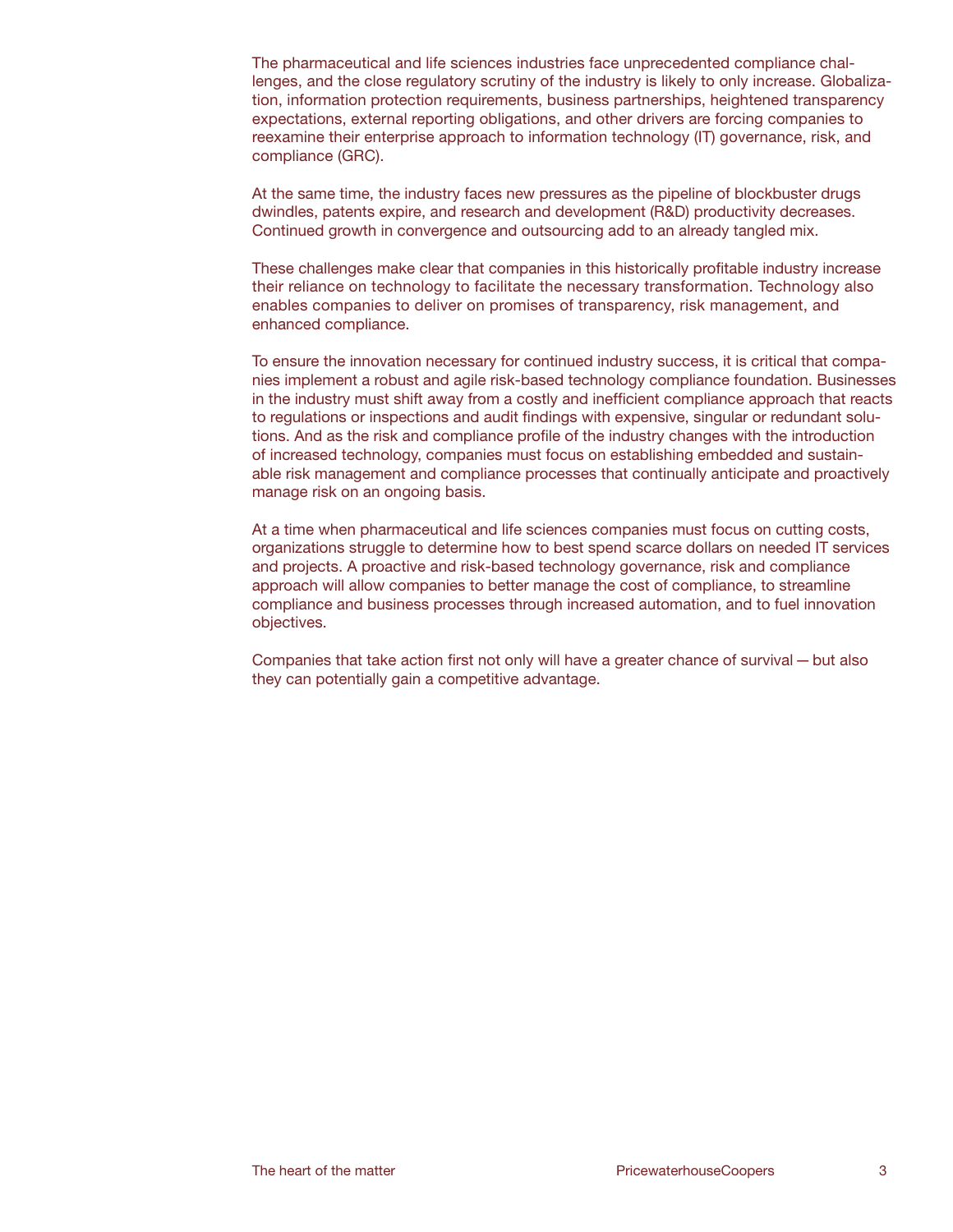<span id="page-5-0"></span>An in-depth discussion Industry challenges place technology at the forefront of change, innovation, and sustainable IT Governance, Risk and Compliance solutions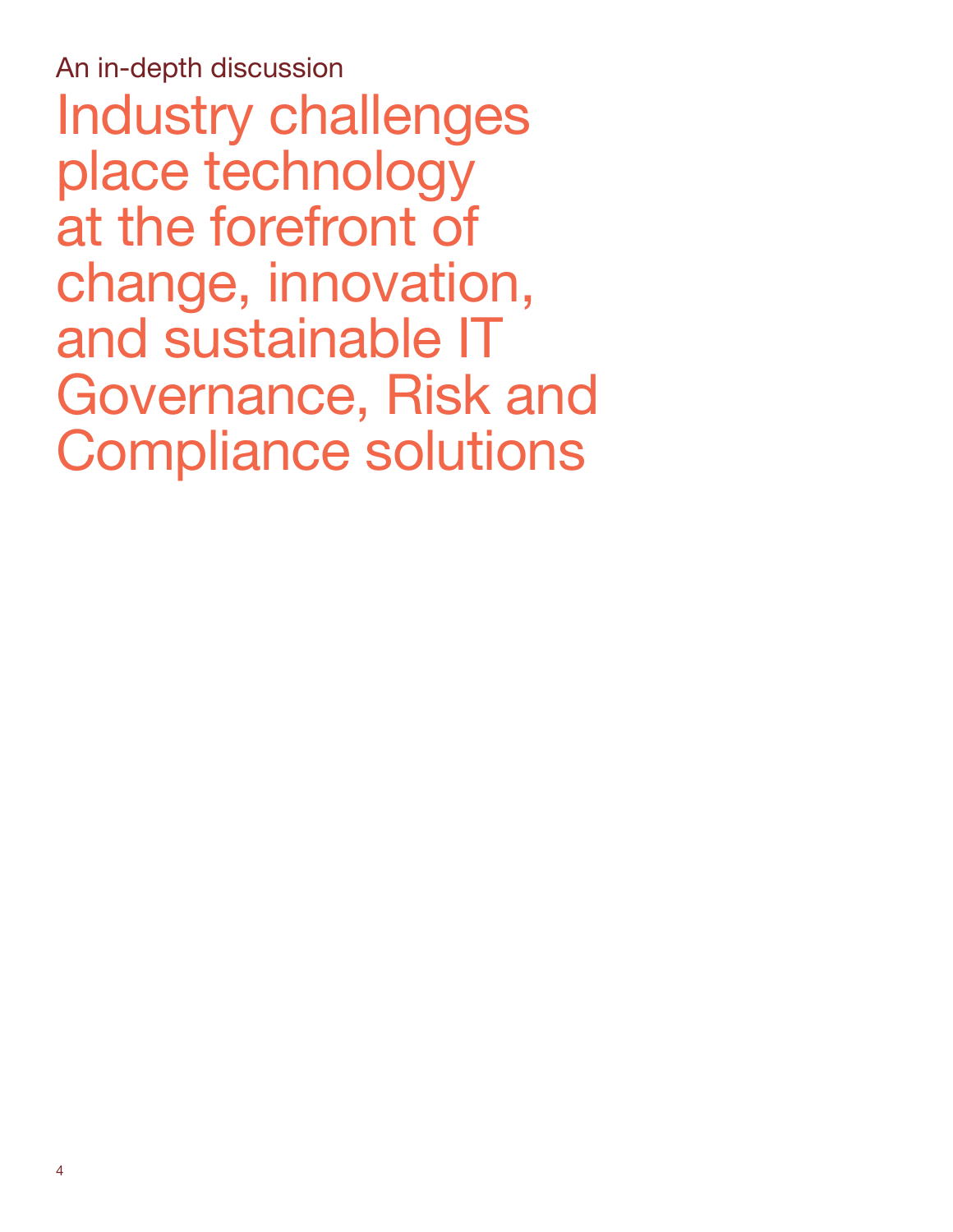Current challenges and trends point to tremendous changes on the horizon for the pharmaceutical and life sciences industry. Companies need to begin rethinking how they will operate into a more complicated future if they want to remain competitive.

As this transformation takes shape, pharmaceutical and life sciences companies must balance increasing regulatory pressures and cost management with the world's changing needs for medications. And they must do so by determining and working within an acceptable and controlled level of risk.

A 2008 PricewaterhouseCoopers (PwC) IT governance, risk, and compliance survey of 17 pharmaceutical and life sciences companies reveals a consistent challenge across the industry: A siloed approach to IT organization, process, and technology has resulted in reactive and costly technology GRC efforts that are based on functional or regulatory requirements. Instead, organizations need a proactive, efficient, and cost-effective riskbased approach that provides a foundation for innovation rooted in a sound understanding of the business needs.

This challenge demands a more coordinated approach toward risk and technology compliance. To effectively manage risk to an acceptable level, companies should consider adopting a framework that facilitates consistent decision making related to risk management, required policies, internal controls, and sustainable compliance.

As part of PwC's 2008 IT GRC survey, companies were queried in the following areas: IT risk management, IT governance, policies and standards, procedures, controls, monitoring, and data management. In our experience, these categories represent the elements of a successful IT governance, risk, and compliance program. The discussion that follows is based on company survey responses and subsequent interviews with a selection of participating organizations.

> PwC surveyed 17 pharmaceutical and life sciences companies and supplemented that data by interviewing individuals across functional areas, including chief information officers, IT compliance organization leaders, general counsel, privacy, risk management, and internal audit.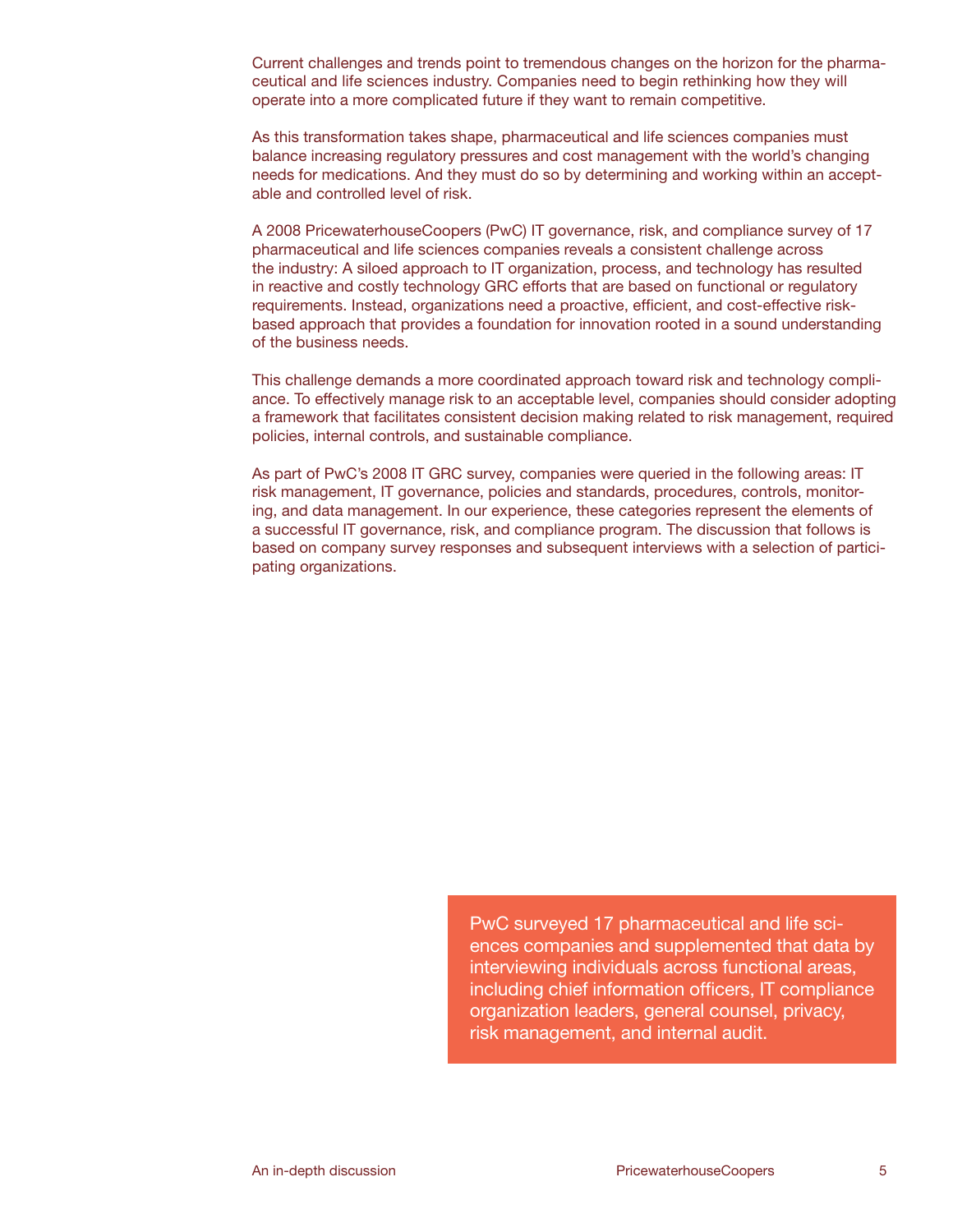# <span id="page-7-0"></span>IT risk management should reach beyond compliance

Our survey revealed that organizations have broad and varying definitions and interpretations of risk.

All survey respondents indicated they have a sustainable IT risk management process in place to identify risk; however, only 60 percent have consistently defined risk across the organization and applied that definition to decision making. In addition, their risk efforts focus on compliance with laws and regulations, and they place much less emphasis on operational risk areas.

Based on our discussions with respondents, we learned that companies define risk differently across the organization. Respondents said quality assurance, internal audit, external audit groups, finance, legal, and IT units seldom have a consistent view of risk and use various tools and templates to introduce risk management into IT processes. Despite the different views and definitions of risk, our survey indicated the industry agrees that security, privacy, and data retention rank as priority risk areas. More than 60 percent of respondents said information security and data retention/archiving are key risk areas, while 76.9 percent indicated that privacy is a priority risk area. See Figure 1.

# **Figure 1: Percentage of surveyed companies that view the following as top compliance challenges**



Source: PwC survey of IT governance, risk, and compliance among 17 pharmaceutical and life sciences companies, 2008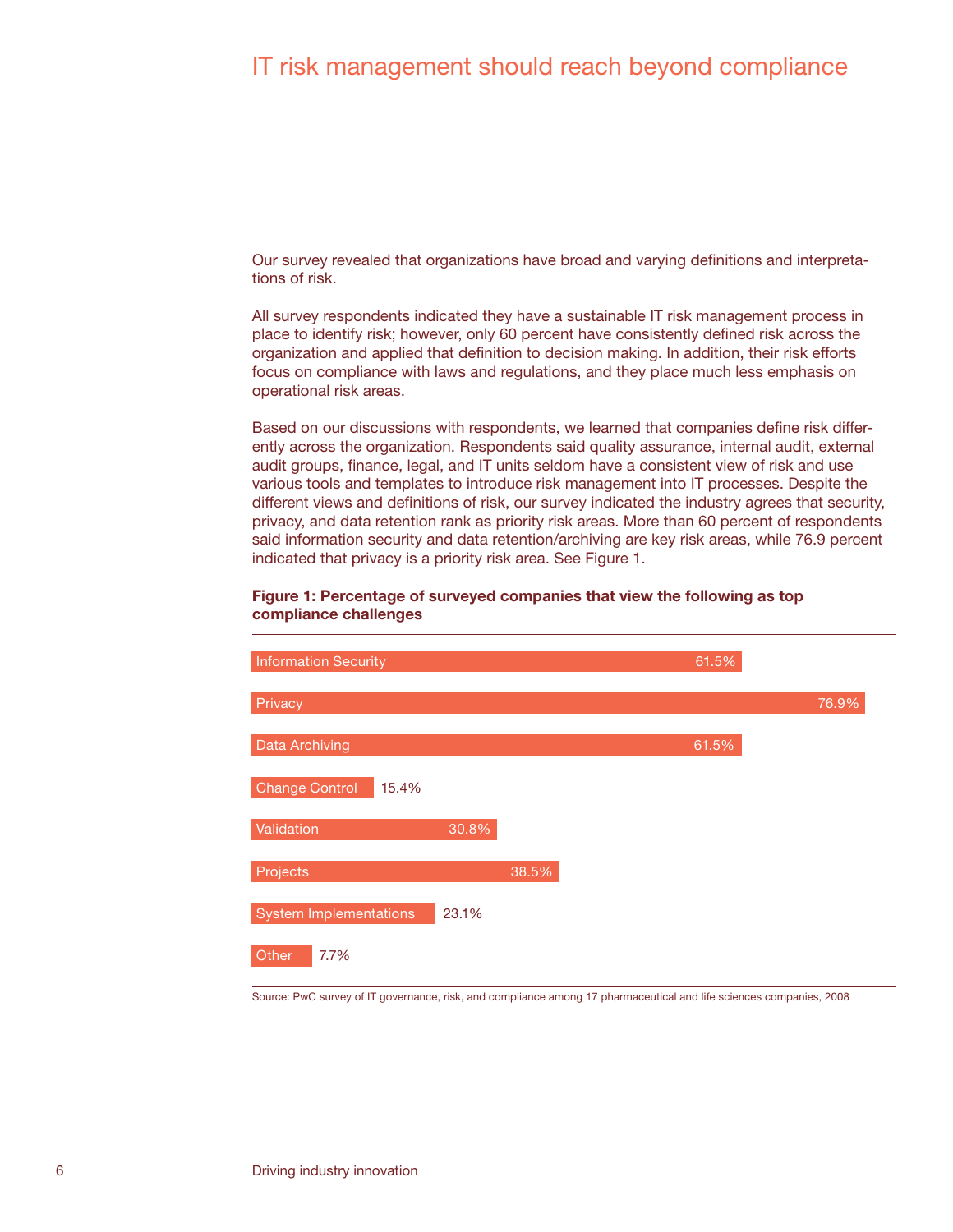Respondents also stated that few organizations have formal processes in place to embed risk management into decision-making processes, and fewer have defined who will be accountable for deciding an acceptable risk level. Most companies said they struggle to define their risk tolerance, the risk appetite of the organization, who makes these cost/risk trade-off decisions, and how IT risk links to business objectives.

In the current market, risk management is garnering a significant amount of attention across all industries. Boards of directors want to know that companies understand and manage key risks. And Standard & Poor's is now evaluating enterprise risk management (ERM) programs as part of its larger rating program. The Food & Drug Administration (FDA) has been promoting a risk-based compliance approach and quality by design, and Sarbanes-Oxley along with related auditing standards now promote a top-down risk-based approach.

In our experience, the most successful companies across all industries have developed IT risk policies that articulate the desired or targeted IT risk level. This is supported by a sustainable governance process to establish clear accountability for managing risk to an acceptable level based on the risk tolerance of the organization. The acceptable level of risk is based on business input and the risk appetite/risk tolerance of the company as a whole.

Because IT supports the entire organization and must manage more compliance requirements than most other areas of the business, IT often makes the first attempt to define a risk management program that will streamline compliance in the absence of an overall ERM program. While linking ERM to IT risk is in the early stages at most companies in the industry, the connection between ERM and IT risk is essential to better align prioritization of and responses to IT risk with the organization's overall risk tolerance. Without this link, IT GRC programs will not succeed, and IT projects may not be prioritized based on the needs of the business.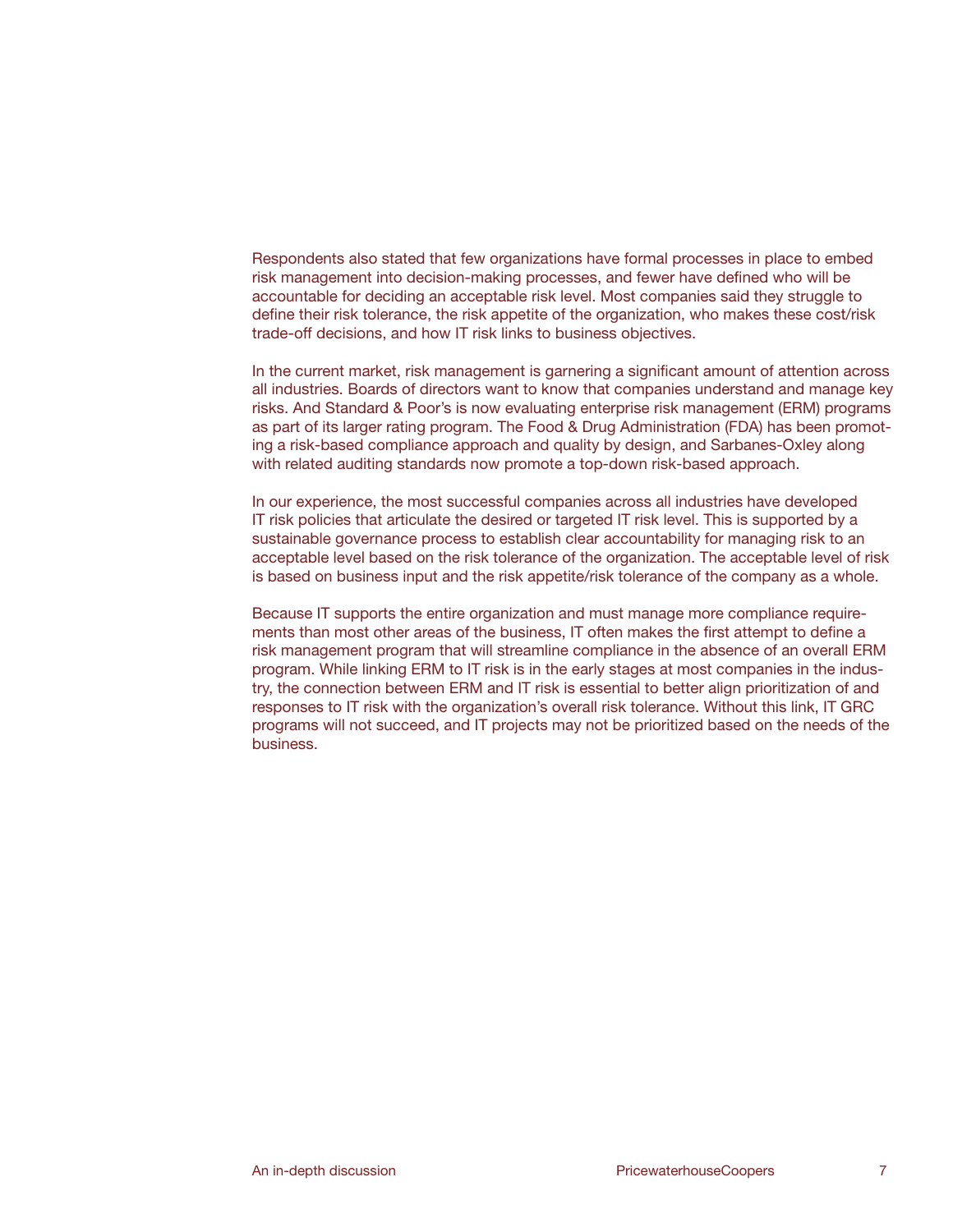# <span id="page-9-0"></span>IT governance should incorporate risk

Many companies in the pharmaceutical and life sciences industry report they have achieved excellence in IT governance, which is a critical component for establishing necessary IT risk and compliance decisions. Nearly all of the survey respondents (86.6 percent) said they have deployed a documented IT strategy and vision that clearly articulates IT goals. The same number have aligned that vision with the overall business strategy; however, only slightly more than half (53 percent) of the respondents indicated the IT governance groups include both IT and business representation. Most of the organizations (86.7 percent) said they established a governance process for timely decision making regarding IT priorities, investments, projects, and business alignment. Only half have a process to make decisions and to drive consistent IT policies and standards. Although nearly half of respondents (46.7 percent) indicated that an IT risk and compliance role has been established that reports directly to the chief information officer, only 20 percent of IT governance committees include an IT risk and compliance representative. In our experience across industries, many companies also have IT risk governance committees that are separate and distinct from their overall IT governance committees. See Figure 2.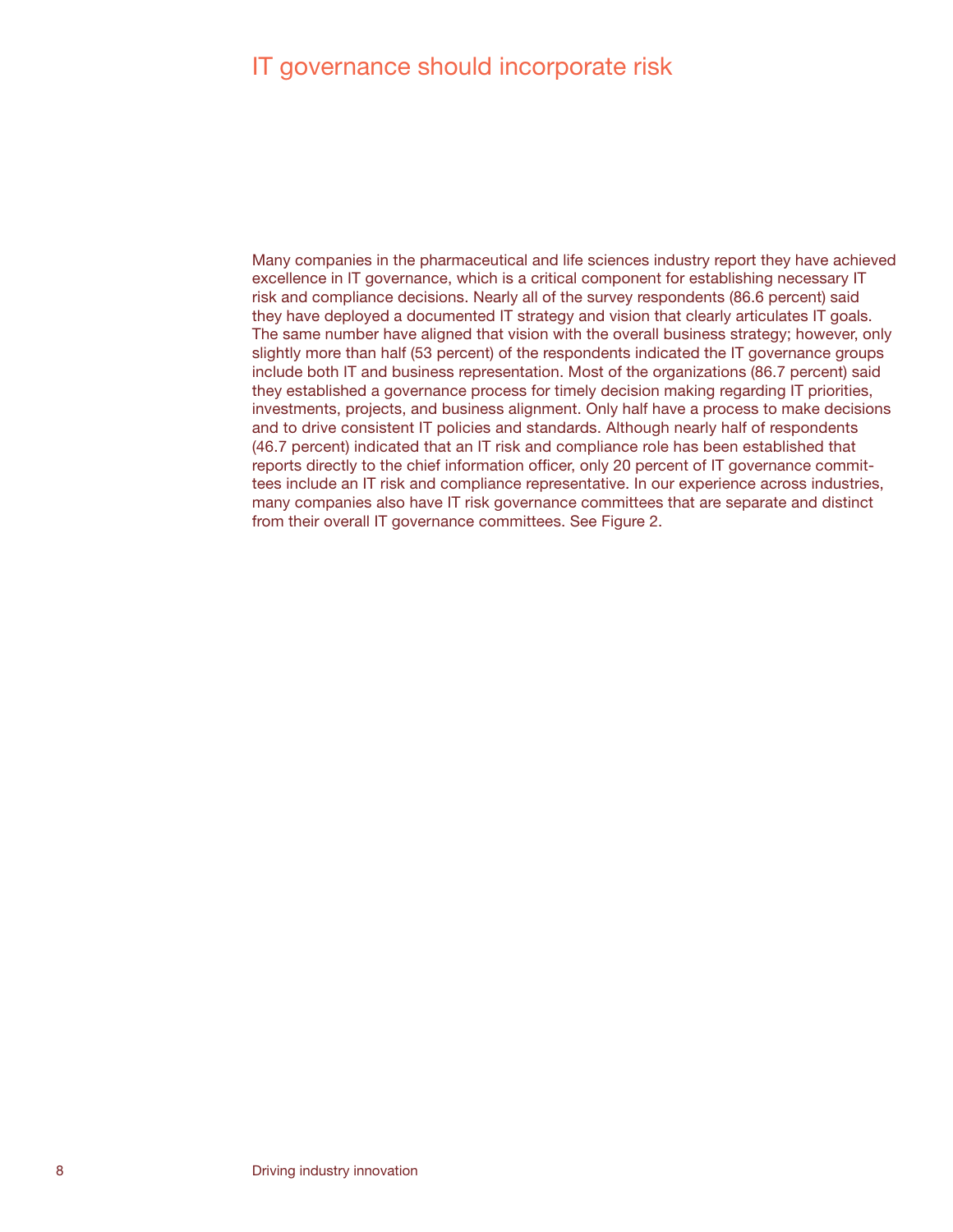**Figure 2: Percentage of surveyed companies whose IT governance process includes timely decision making in the following areas** 



Source: PwC survey of IT governance, risk, and compliance among 17 pharmaceutical and life sciences companies, 2008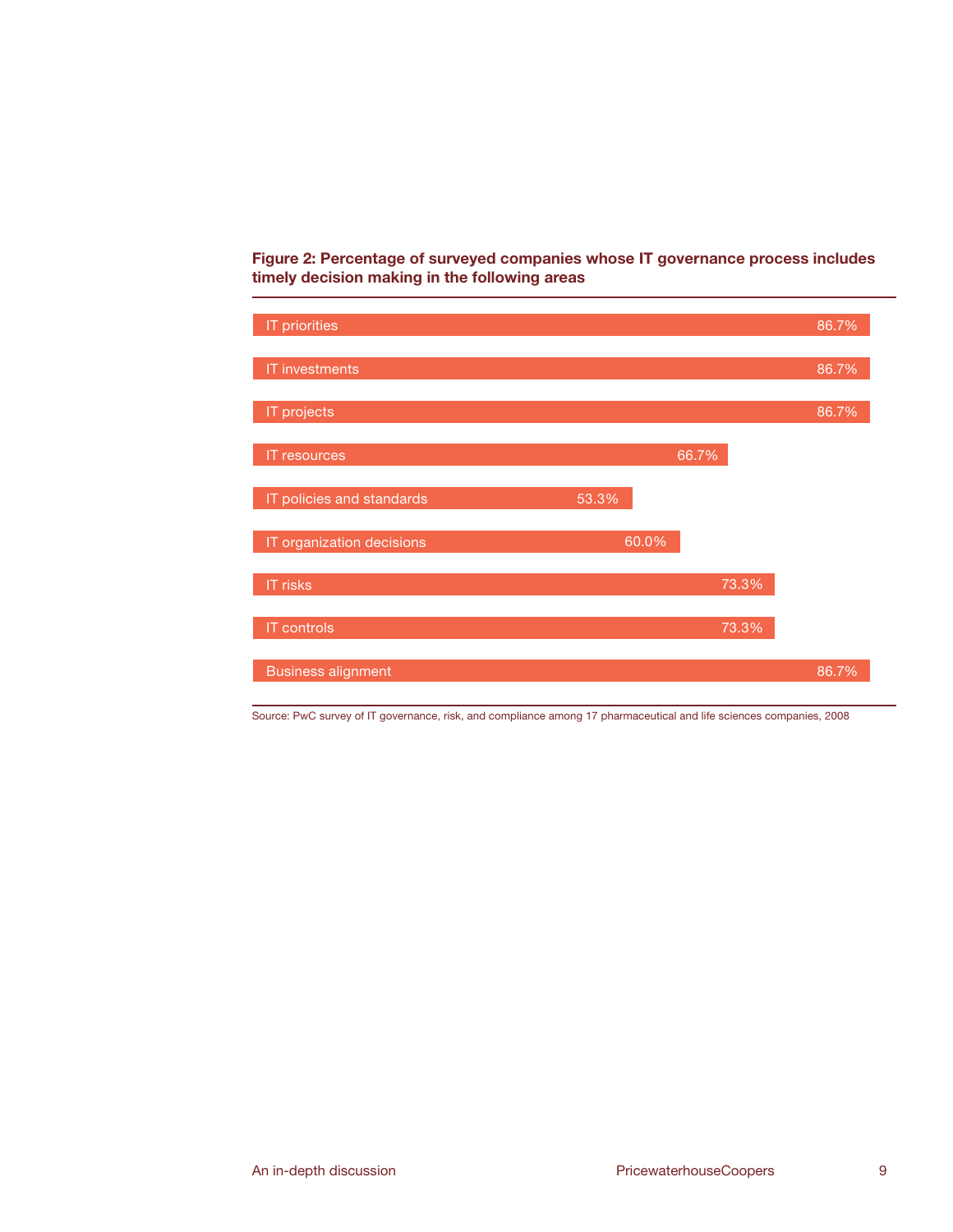<span id="page-11-0"></span>Despite the fact that many companies have elements of an effective IT governance process, most are immature when it comes to applying risk to the governance process. The majority of respondents interviewed said that IT governance processes have not yet evolved to formally address decision making related to risk tolerance; to align the definitions of risk across IT and the business; and to establish clear accountability and responsibility for risk management, policies, standards, procedures, controls, and compliance monitoring. Another theme identified in follow-up discussions found that larger organizations often establish duplicative committees and councils to discuss and drive decision making related to risk management; however, these committees often lack accountability and do not effectively align decision making with the overall business and IT strategy.

Many organizations also have program management offices in place to oversee projects related to a specific regulatory requirement (FDA, Sarbanes-Oxley, privacy). But most do not consistently establish common IT processes or controls that satisfy a number of regulations and IT operational requirements.

A successful governance process should include business and IT representation for decision making regarding project prioritization, portfolio management, risk management, policies, and internal controls and be the responsibility of the chief information officer.

# **Policies, standards, procedures, and controls must be defined and refined into a common control set**

Although many companies believe they have aligned key policies, standards, procedures, and controls to IT risks, redundancies and disconnects are common.

All but one of the survey respondents said IT policies and standards have been defined based on key IT risks. Most (93.3 percent) said procedures align with and support policies and standards. And all said their controls are based on key risks to IT and the business. See Figure 3.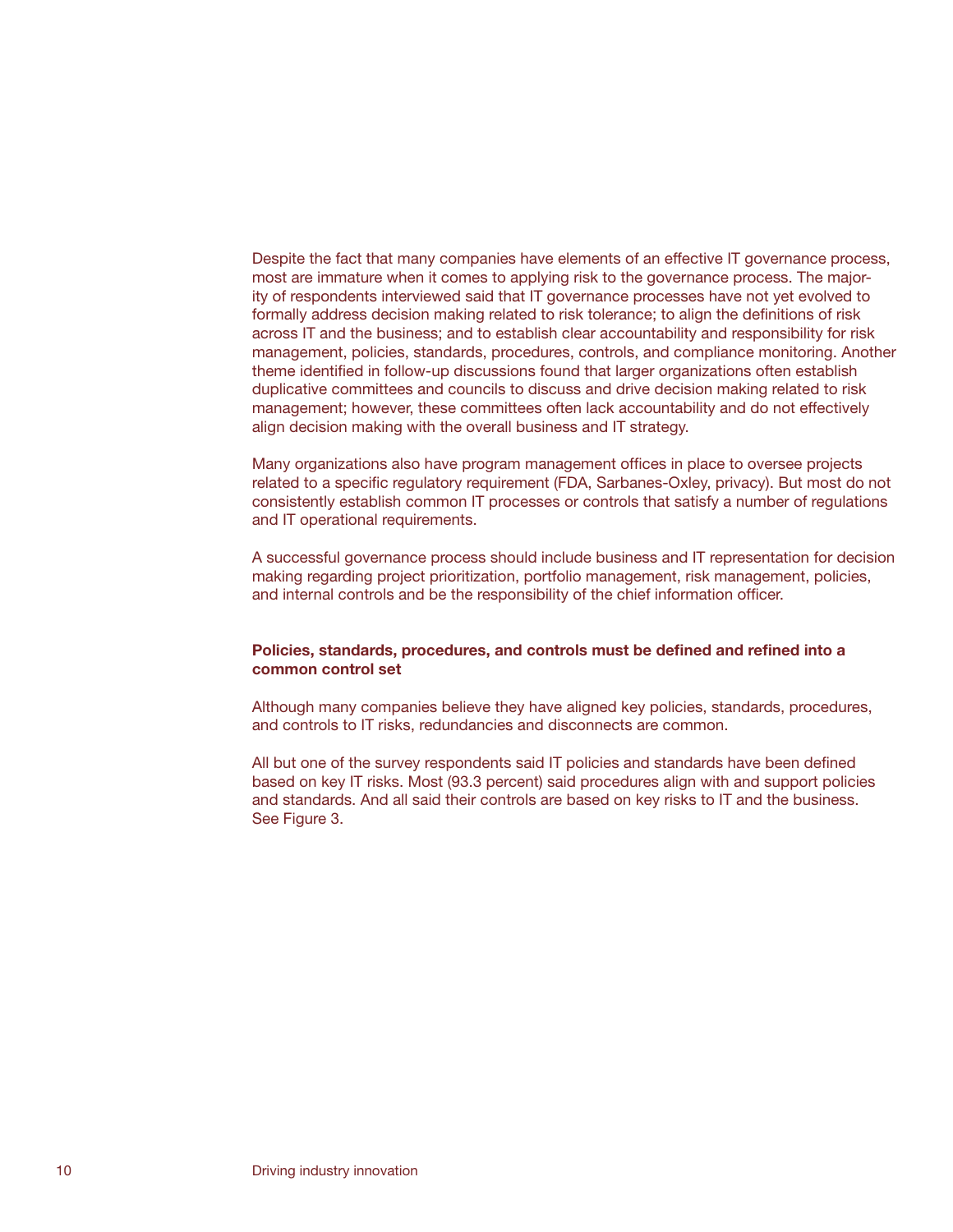**Figure 3: Percentage of surveyed companies that believe IT policies and standards have been defined based on key IT risks**



Source: PwC survey of IT governance, risk, and compliance among 17 pharmaceutical and life sciences companies, 2008

Yet, based on our discussions with respondents, most companies have not developed a simplified framework that links to a formal IT risk management process, maps to a set of common IT controls, and defines parties accountable for each policy area. In many cases companies have established overlapping and redundant policies, standards, or procedures, and they do not follow a consistent set of documents. We also found that companies are not typically mapping IT risk, policies, standards, and control requirements to a defined set of IT capabilities to verify that appropriate skill sets are in place to manage defined risks.

We learned that many companies have inconsistent definitions for policies, standards, procedures, and controls, and that the process to keep these documents current and aligned, based on risk, do not typically exist. We noted many examples where policies, standards, and procedures have references to inaccurate, missing, or incomplete information. Mergers and acquisitions have further complicated the issue.

Across many IT organizations, different groups have established policies, procedures, and controls at varying levels of detail and structure based on their definition of risk and their specific regulatory requirements. Companies often have siloed standards and controls to meet specific FDA, Sarbanes-Oxley, privacy, Prescription Drug Marketing Act, Foreign Corrupt Practices Act, and other regulatory requirements without considering the common elements of control that cut across these regulatory requirements.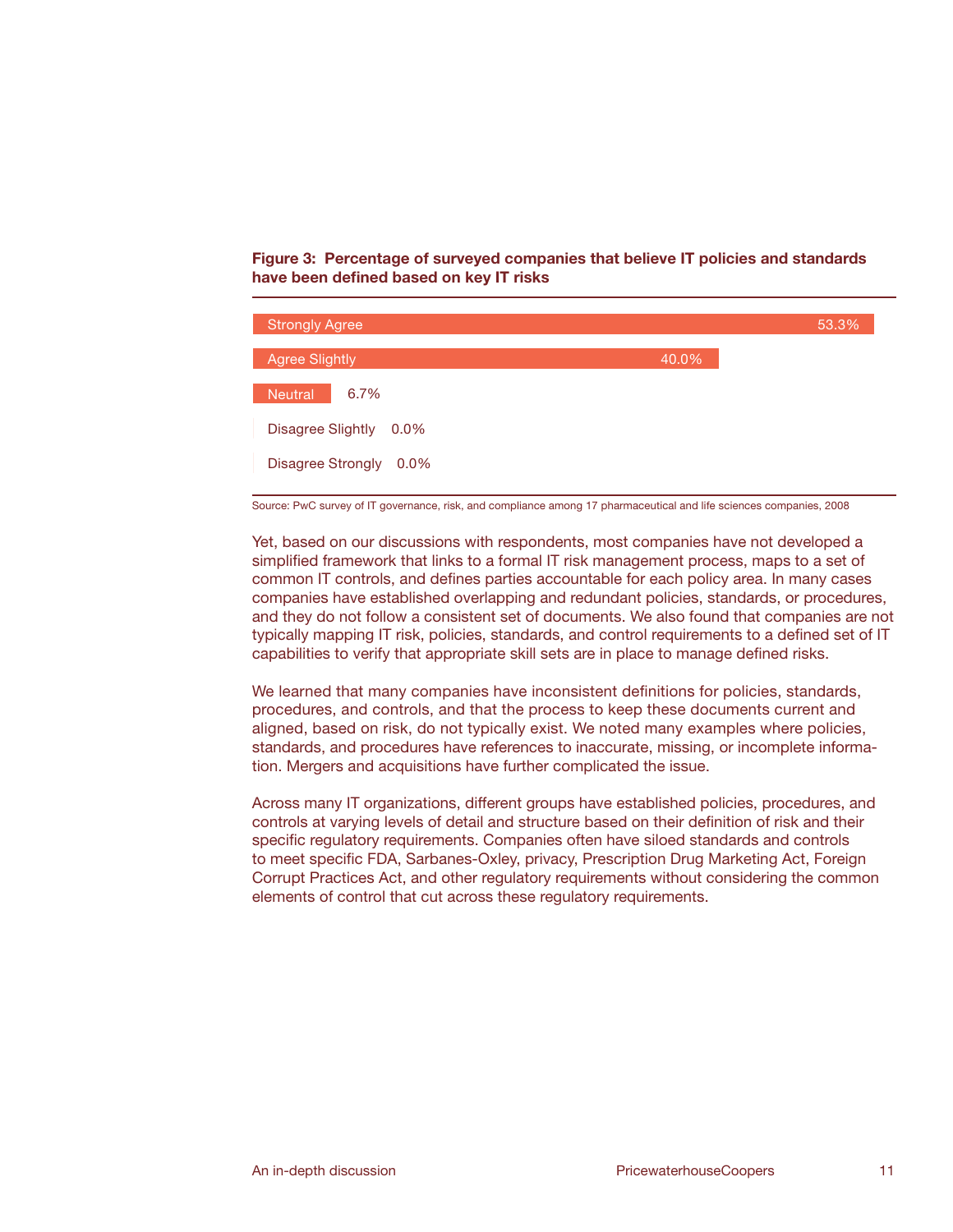<span id="page-13-0"></span>Successful technology GRC programs begin with a simple and consistent definition of policies, standards, procedures, and internal controls. Other key factors include: developing streamlined and focused IT policies that represent management's intent; establishing clear accountability for deployment and enforcement of policies, standards, and procedures; and developing a "common control set" that addresses multiple related regulatory and operational control requirements into a single company control library that is aligned with the results of the company's risk assessment activities. Once a risk-based common control set is established, successful companies embed these requirements into their systems to consistently deploy internal controls. The most successful companies across industries use Enterprise Risk Management assessments to establish a risk baseline that is periodically updated to reflect changes in the environment and the business.

#### **Compliance and monitoring can increase business benefits**

Many pharmaceutical and life sciences companies (73.3 percent) see IT GRC merely as a regulatory requirement and a nondiscretionary additional cost. Only 30 percent of respondents viewed IT GRC as a benefit that could help the business better manage its processes, increase efficiencies, and ultimately help create a competitive business advantage.

Nearly all of the survey respondents (93.3 percent) said they have a process in place to test and monitor compliance with their company policies and controls. The same number said compliance testing and monitoring processes are based on risk; however, approximately 93 percent of respondents indicated their company needs to more effectively monitor the controls in place at third-party outsourcing providers. Additionally, 80 percent expressed that a more effective compliance dashboard needs to be developed and leveraged for reporting on the health of IT risk management and compliance to company management. Improved monitoring and reporting will become increasingly important given the increase in outsourcing to third parties (73 percent have outsourced help desk, 64 percent infrastructure, 46 percent applications, and 27 percent business processes).

Although there is a trend toward metrics and compliance reporting that includes root cause analysis and corrective and preventive action programs (93.3 percent), only 26.7 percent indicated that trending is performed and monitored over time to identify emerging issues.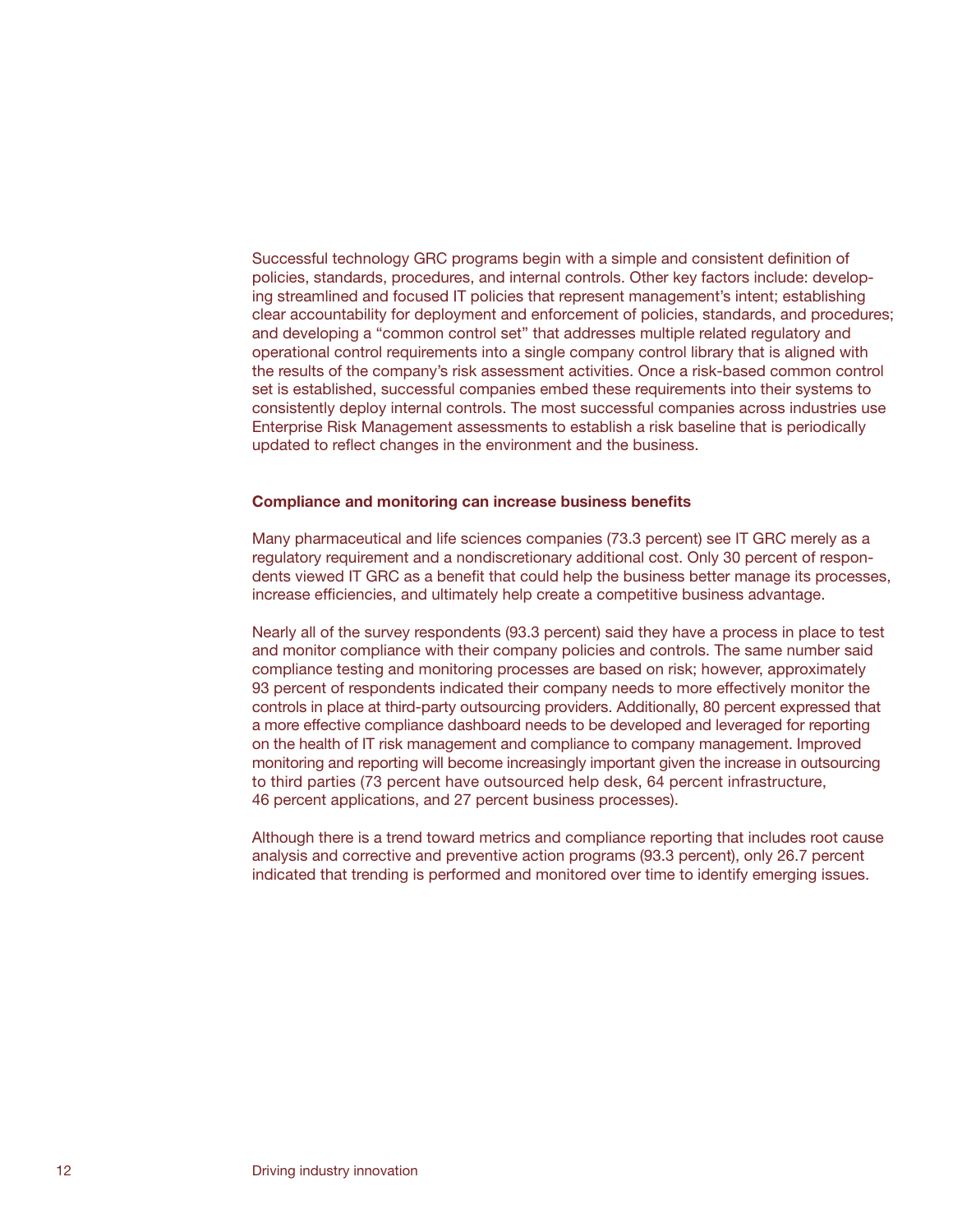Data from our survey showed that, as the sharing of data across organizations increases, most of these organizations say information security, privacy, and data archiving pose the greatest challenges.

At many companies, an uncoordinated approach to governance, risk, and compliance has resulted in redundant internal and external audit groups with overlapping objectives, gaps in other areas, and inconsistent monitoring and reporting to senior management. This points to companies not having developed a common risk-based approach to conducting control audits. Often, IT staff members spend significant time responding to inconsistent audit findings, which generally do not take into account the organization's defined risk tolerance.

Once companies establish a common risk management and internal control framework, internal audit and quality groups can turn their attention to evaluating the effectiveness of the internal control framework as opposed to substantively testing whether a particular control is in place and operating effectively at a point in time. If effectively implemented, this approach can reduce judgment-based audit findings and instead focus on whether IT's internal control and compliance quality system works effectively. See Figure 4.

# **Figure 4: Percentage of surveyed companies that believe controls are based on key risks to IT and the business**

| <b>Strongly Agree</b>               | 46.7% |       |
|-------------------------------------|-------|-------|
| <b>Agree Slightly</b>               |       | 53.3% |
| <b>Neutral</b><br>$0.0\%$           |       |       |
| <b>Disagree Slightly</b><br>$0.0\%$ |       |       |
| <b>Disagree Strongly</b><br>$0.0\%$ |       |       |

Source: PwC survey of IT governance, risk, and compliance among 17 pharmaceutical and life sciences companies, 2008

Most companies queried have established IT compliance organizations to address Sarbanes-Oxley regulations, FDA regulations, IT risk, controls, continuity planning, compliance testing, and reporting. However, as the sharing of data across organizations increases, most of these organizations say information security, privacy, and data archiving pose the greatest challenges.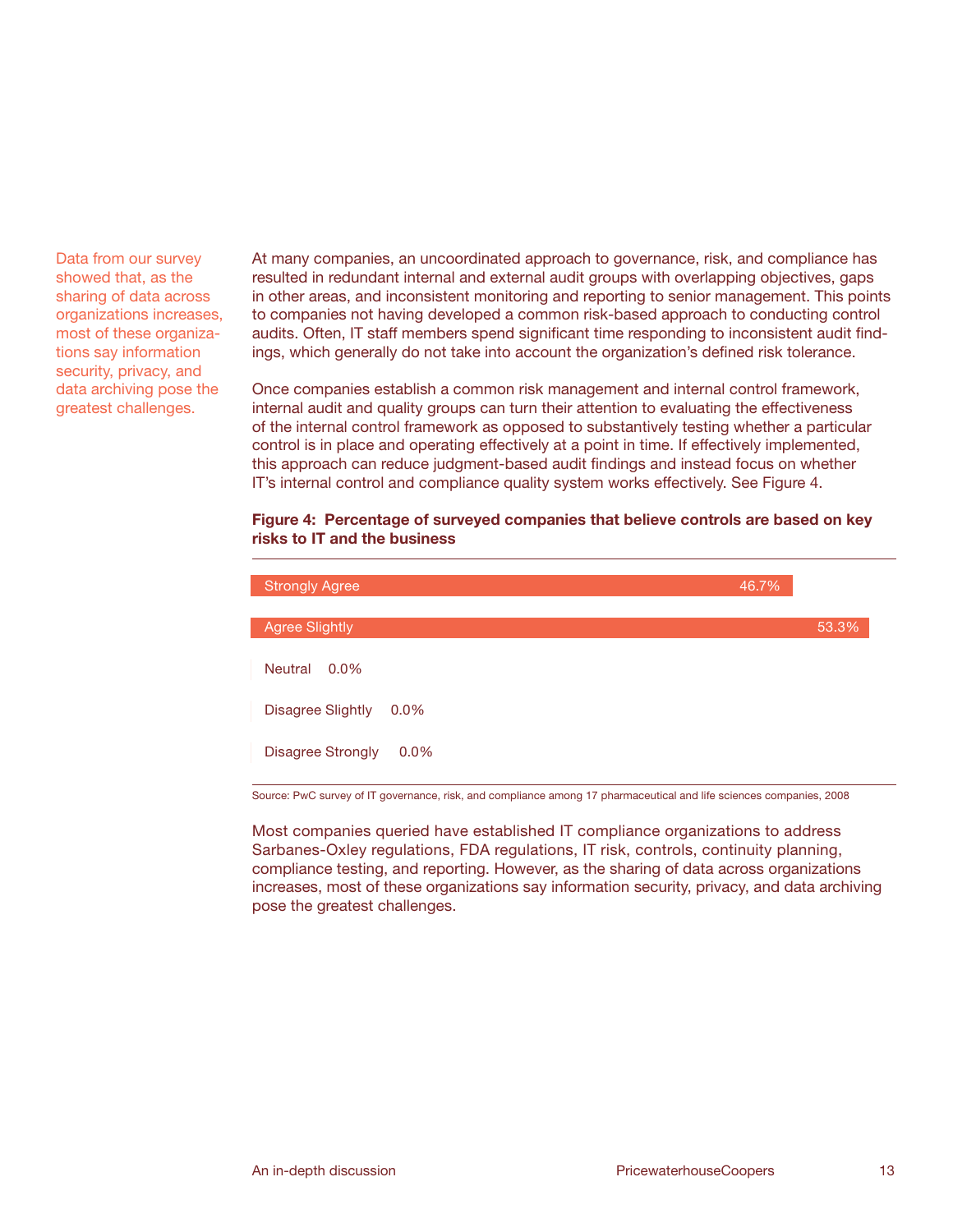<span id="page-15-0"></span>As interactions among healthcare payers, providers, and pharmaceutical and life sciences companies grow, exchanging and protecting large volumes of sensitive and confidential data will become increasingly important. While greater collaboration facilitates the necessary industry transformation, it also exposes the industry to increased risk, particularly to the integrity and privacy of information in the health IT value chain. Regulators recognize the risk. In fact, during the first seven months of 2008, the FDA issued more than 200 warning letters, and states have decided to focus more heavily on enforcement because of several industry privacy breaches.

As the number of legal and regulatory requirements increases, regulators and auditors will increasingly scrutinize IT on its ability to comply and sustain compliance with these rules, while also protecting sensitive intellectual property and personally identifiable information subject to global and state privacy laws.

The most successful technology GRC programs have initially identified the various internal and external groups responsible for auditing and monitoring compliance across the organization. The charters and scope of these groups are aligned, where possible, with the key technology risks identified by management to avoid redundant efforts. Similar to a quality management system (QMS) approach, the compliance and monitoring functions are beginning to focus on evaluating the ongoing effectiveness of the entire GRC framework rather than the effectiveness of a single control at a particular point in time. High-performing technology GRC functions also consistently use compliance dashboards across the entire organization to report risk management and compliance status to various levels of management. Many high-performing governance, risk, and compliance functions also have mapped key controls to the associated regulations to more easily identify the impact of a control breakdown or deficiency. These organizations are also beginning to automate manual compliance processes to streamline business processes, improve compliance sustainability, reduce reliance on individuals, and reduce the cost of compliance.

# **Data is central to IT GRC**

Information is the common denominator in all of the functional areas outlined above, and it is clear that data management is a significant area for improvement within the industry.

More than 85 percent of respondents indicate that improvements are necessary with respect to defining data owners for all categories of data, classifying data, establishing a sustainable data cleansing process, establishing an effective record archiving and retention program, and protecting data based on the associated business value and sensitivity.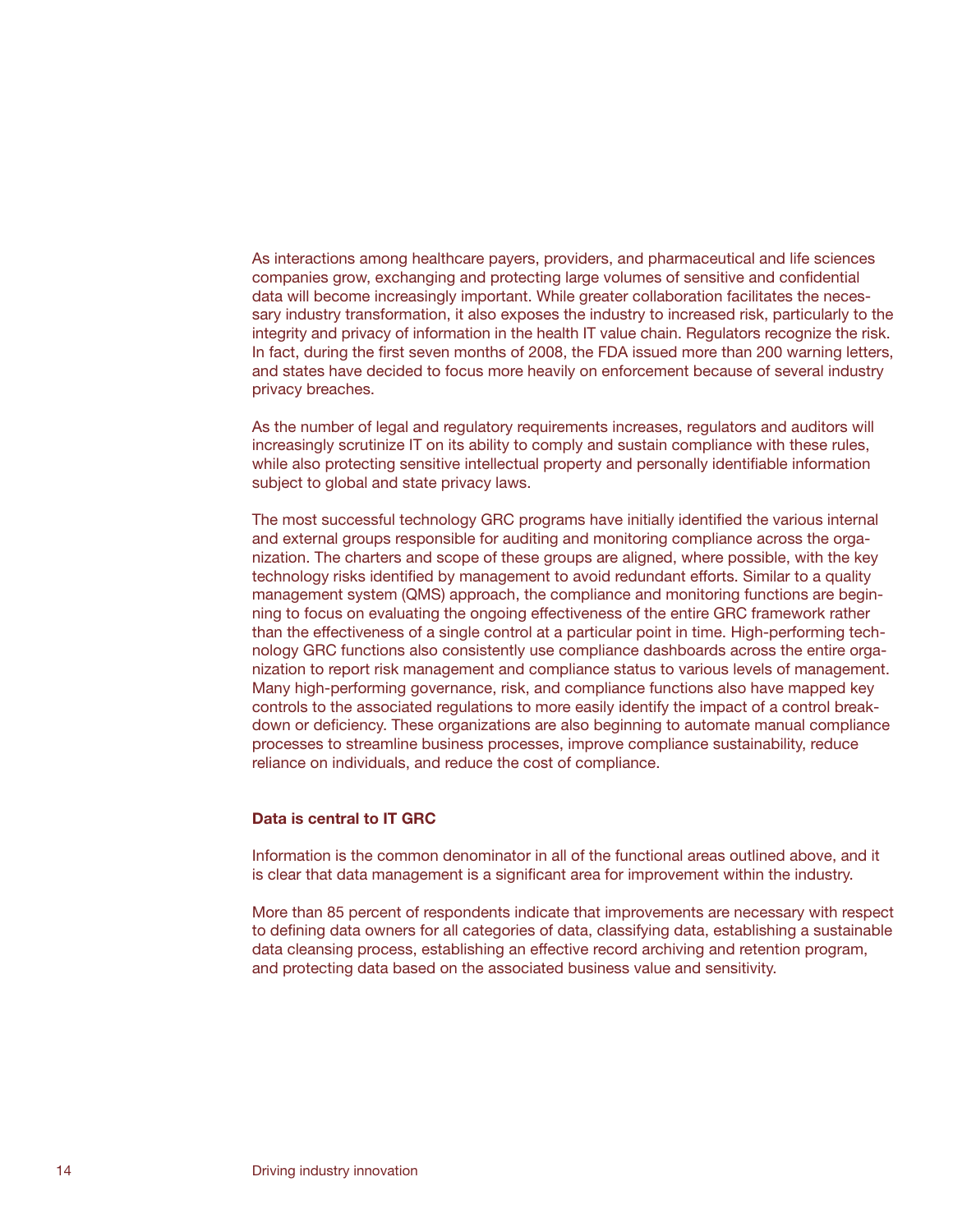Information must be classified and protected accordingly as it is transferred across the enterprise, maintained in structured and unstructured formats, and safeguarded when transferred outside of the organization.

However, most organizations have not named owners for all data categories, and in many cases owners are not held accountable for determining how valuable the data is to the business. Also, in many cases, it is unclear whether the business unit or IT is responsible for the data. Often, the business feels it is IT's responsibility to own and define the business value for the data, but data decisions and responsibility should reside within the business. See Figure 5.

# **Figure 5: Percentage of surveyed companies that have identified business owners for all categories of data**



Source: PwC survey of IT governance, risk, and compliance among 17 pharmaceutical and life sciences companies, 2008

A risk-based approach helps companies consistently protect, cleanse, maintain, and archive and dispose of data. This is increasingly important as the virtual walls of the company expand, information is used in new ways, and the volume of exchanged information increases significantly. Ultimately, the data collected by pharmaceutical and life sciences companies will fuel R&D efforts, identify high-performing drugs, and track drug safety trends. In addition, automation can streamline business processes and compliance, thus saving time and money.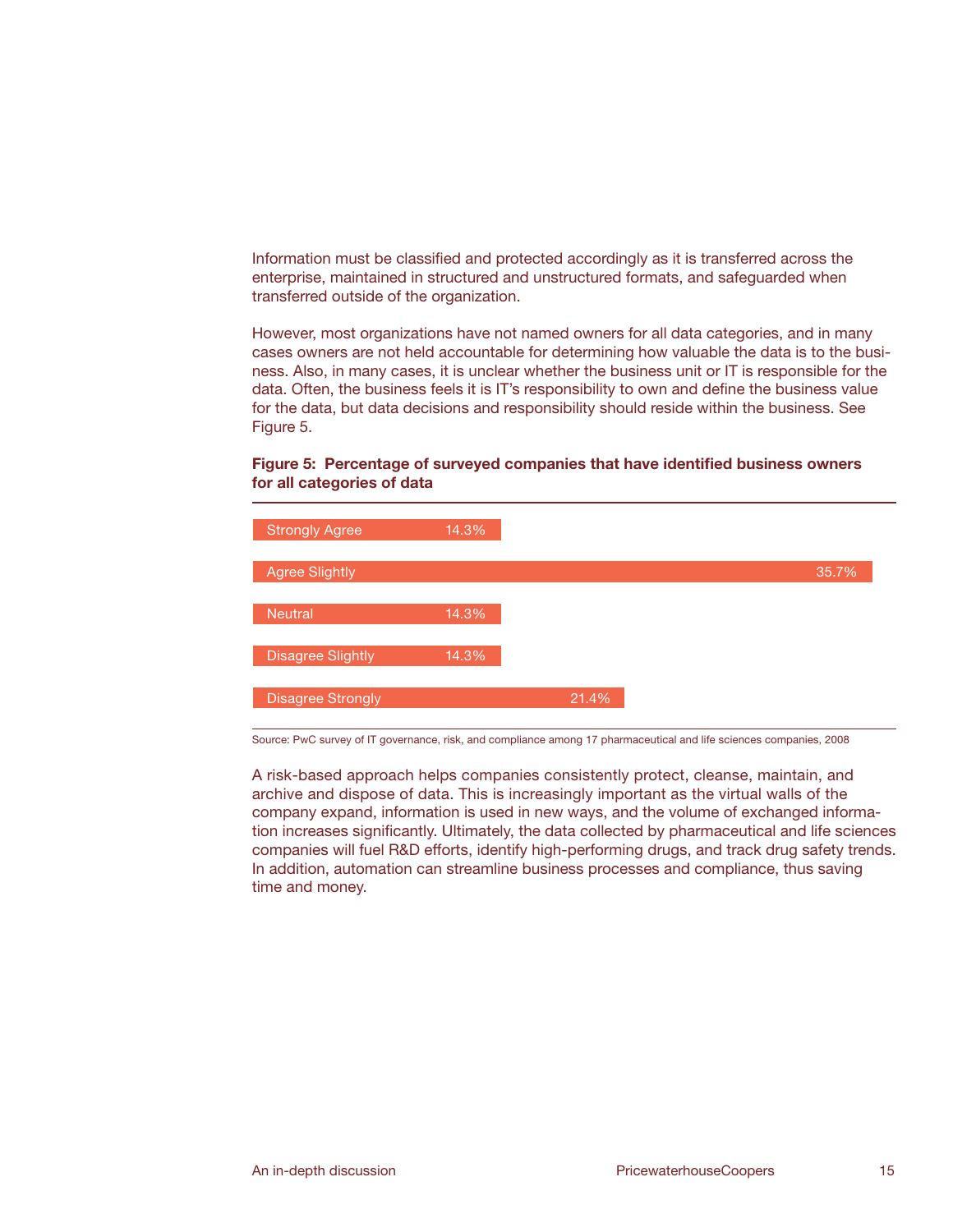### <span id="page-17-0"></span>**Understanding relationships in all areas will form a foundation for effective IT GRC**

The complex layers of IT GRC cannot effectively operate in silos if companies hope to achieve the innovation that will position them ahead of the competition. The industry's transformation requires that pharmaceutical and life sciences companies first build a strong IT GRC foundation that can act as a springboard for distinctive and innovative business solutions.

An integrated IT GRC approach—one that addresses the end-to-end relationships in each of the functional areas outlined above—bridges the gap between the current technology compliance state of the industry to the future direction of the industry.



# **Figure 6: IT GRC components**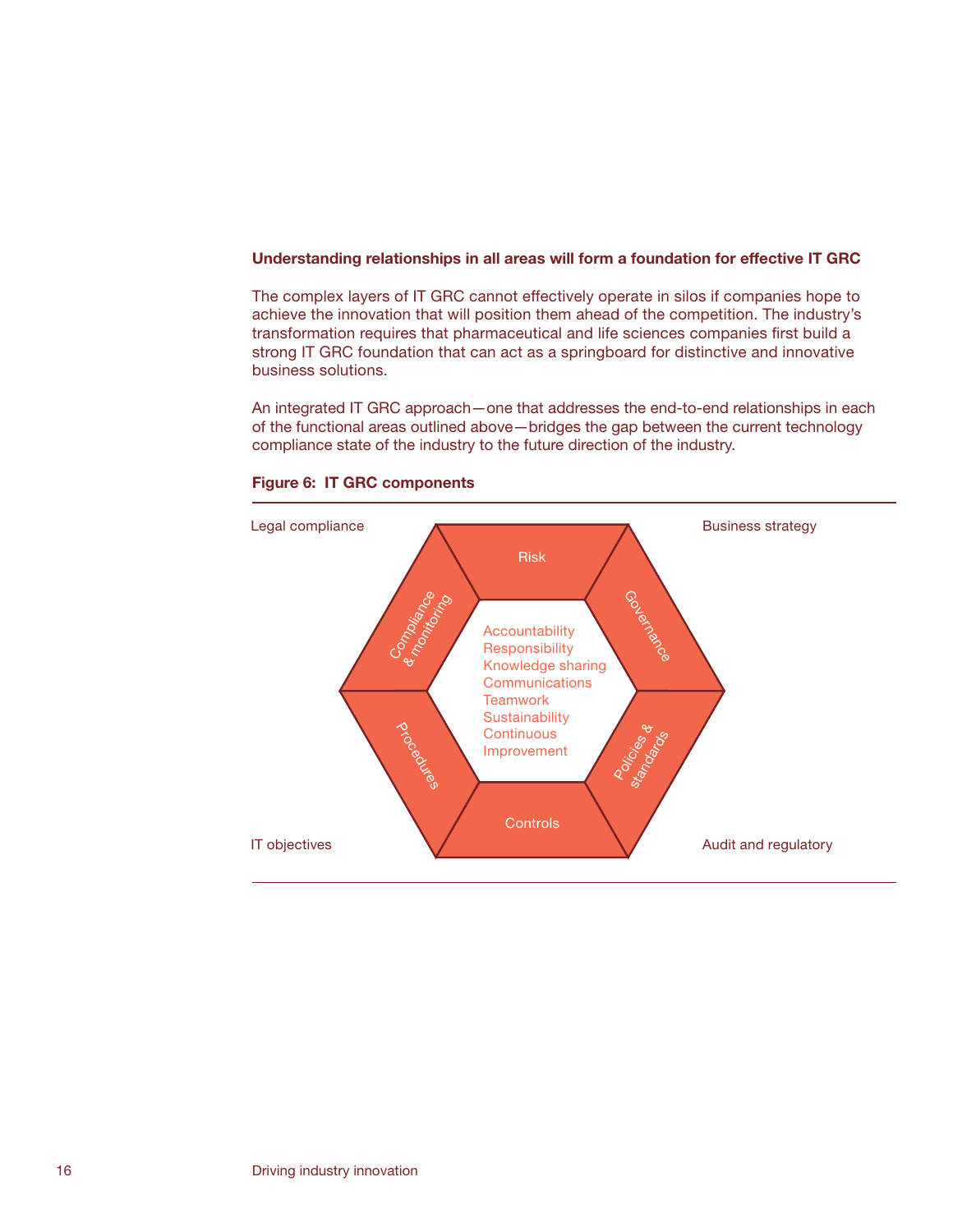To achieve an effective IT GRC program, companies need to:

- Establish a governance process that defines clear accountability and responsibility for the components of the IT GRC program
- Understand the strategic, operational, financial, environmental, reputational, and compliance risks that could affect business objectives
- Determine a companywide acceptable risk level based on an overall risk tolerance
- Establish succinct policies and standards that reflect management intent and are based on the organization's risk and control decisions
- Define a set of procedures to support policies and standards
- Establish a sustainable common control set that aligns with key risks and related regulatory control requirements
- Establish IT support processes to maintain the compliant state of regulated systems and their underlying supporting IT infrastructure
- Train people accordingly to ensure a common understanding and consistent compliance across locations
- Develop a compliance monitoring and reporting process that assures management that key risks are being addressed
- Assess the assurance coverage provided by different audit functions to ensure that all key risk areas are properly addressed
- Select and deploy appropriate tools to monitor the effectiveness of compliance on a consistent and ongoing basis across locations

More and more companies are now recognizing the need for automated solutions for IT GRC that unify all assessment activities, link risks to controls to regulations, to effectively require and enforce compliance activities and to improve risk aggregation and reporting.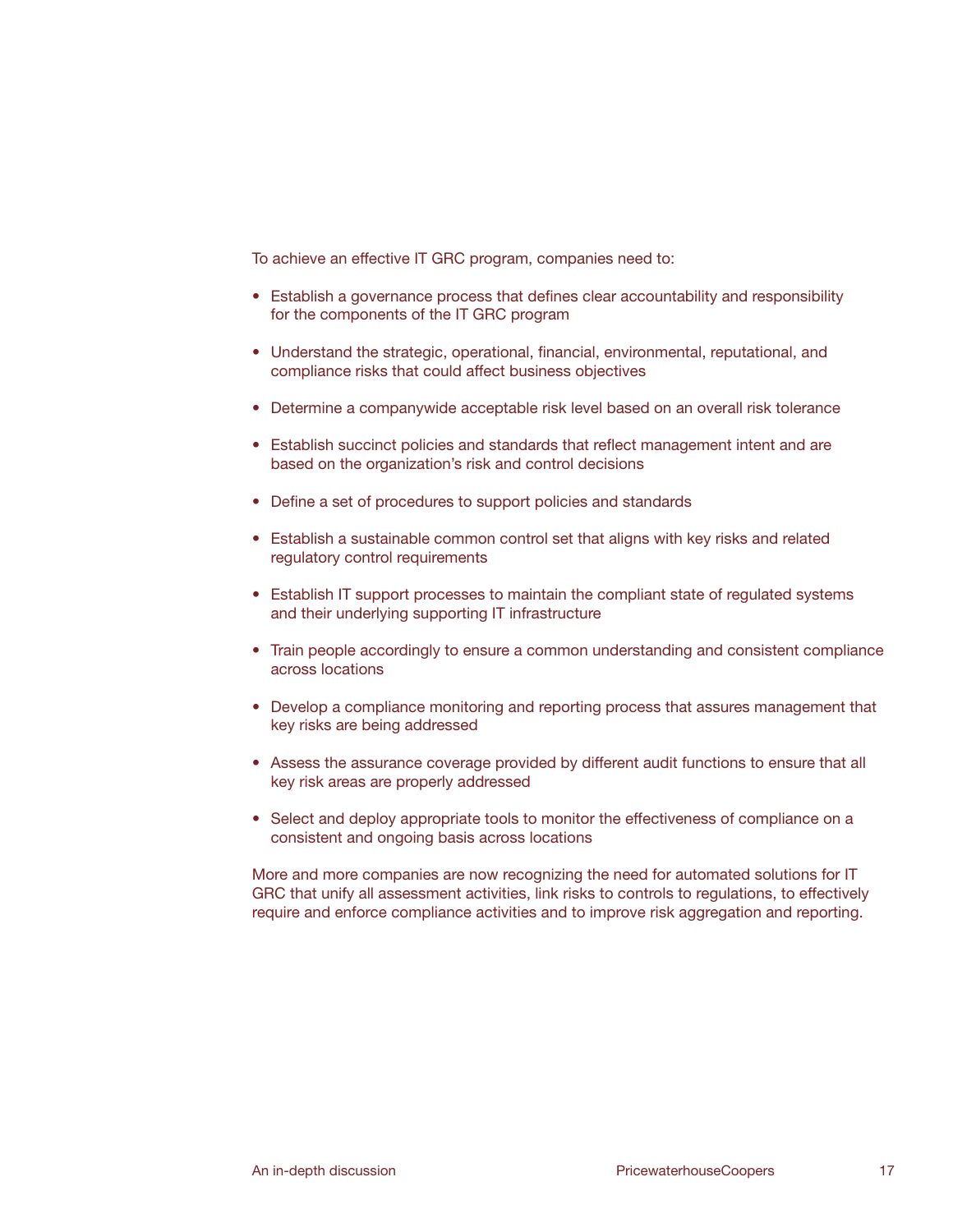<span id="page-19-0"></span>What this means for your business Commitment to integrated IT Governance, Risk and Compliance can boost competitive advantage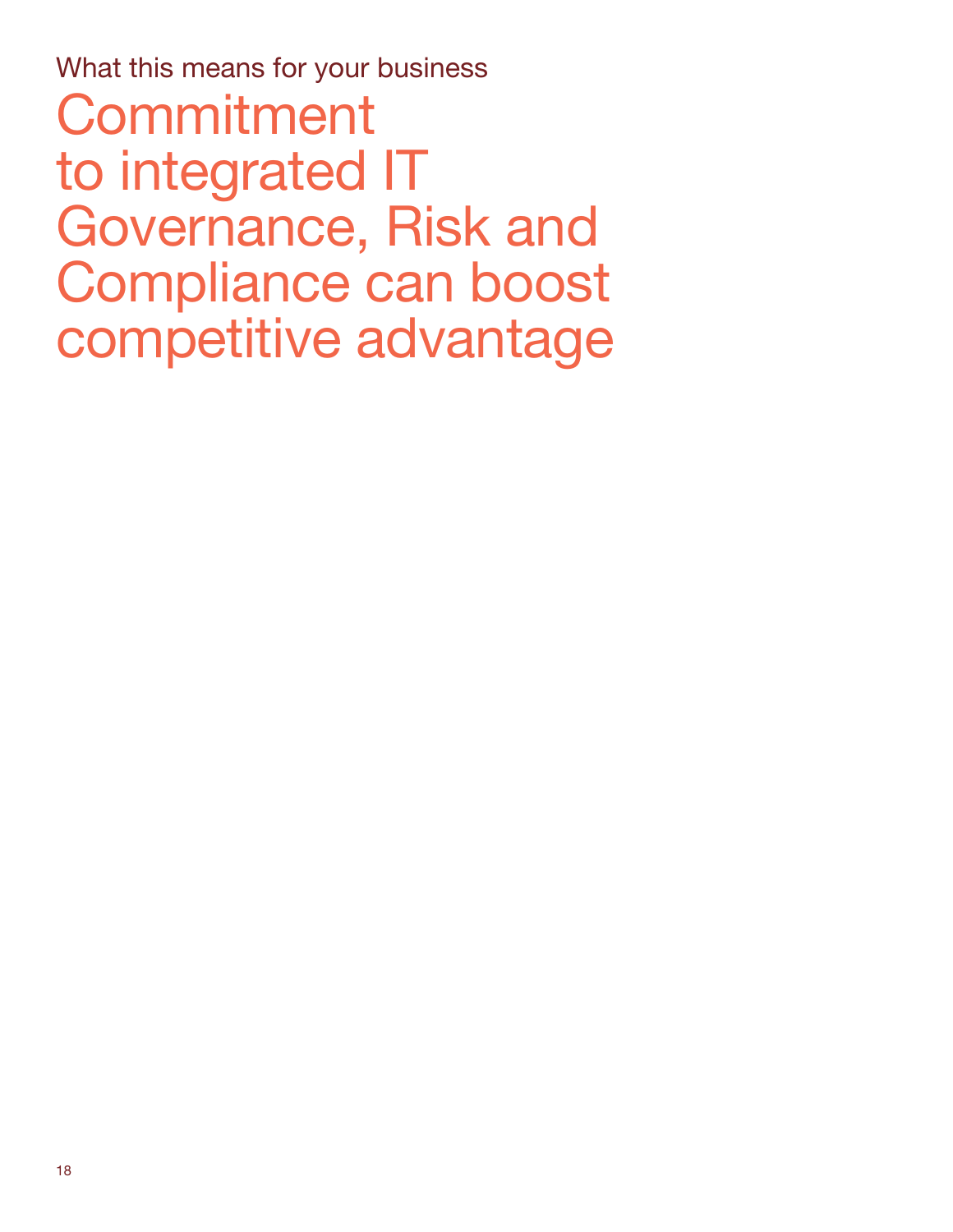A foundational and integrated approach to IT governance, risk and compliance will be necessary to address the emerging risks companies will face as the pharmaceutical and life sciences industry increases collaboration and shares electronic information across the Health IT value chain. But this approach will be even more essential to better manage compliance costs and to drive improved, automated and controlled business processes.

Our experience working in other industries with companies that have been successful using an integrated approach to IT GRC reveals fundamental success factors that must be addressed, including:

- Don't boil the ocean. Companies successful in establishing an integrated IT GRC program execute simple steps that fit within the current structure at their organizations. For example, companies are expanding the agendas of existing IT governance meetings to include business concerns as well as discussions and decision making related to risk management and compliance.
- Define accountability. Companies should clearly define accountability through a governance process for IT risk management, policies, internal controls, and compliance within the appropriate IT functional area that aligns with how individuals are evaluated and rewarded.
- Establish a common language. Often, different GRC groups have similar objectives and initiatives but use different words to describe common activities. Having a consistent set of terms and a process to align common objectives and related terms is essential to the success of an integrated IT GRC program.
- Measure teamwork and foster collaboration. The elements of a successful integrated compliance program must include team metrics and measures to promote teamwork across the business, functional IT groups, quality assurance, and audit groups.
- Promote sustainability. Establishing a sound IT GRC program is not a single event. Building risk management into recurring natural activities, such as the strategic planning and budgeting processes, embeds desired risk management thinking into the organization and starts to build a risk-aware culture among all employees.
- Think continually about improvement. The most successful companies have a simple process in place to capture the root cause of issues, establish corrective action plans, continually evaluate trends and compliance patterns, and continually focus on improving the GRC environment.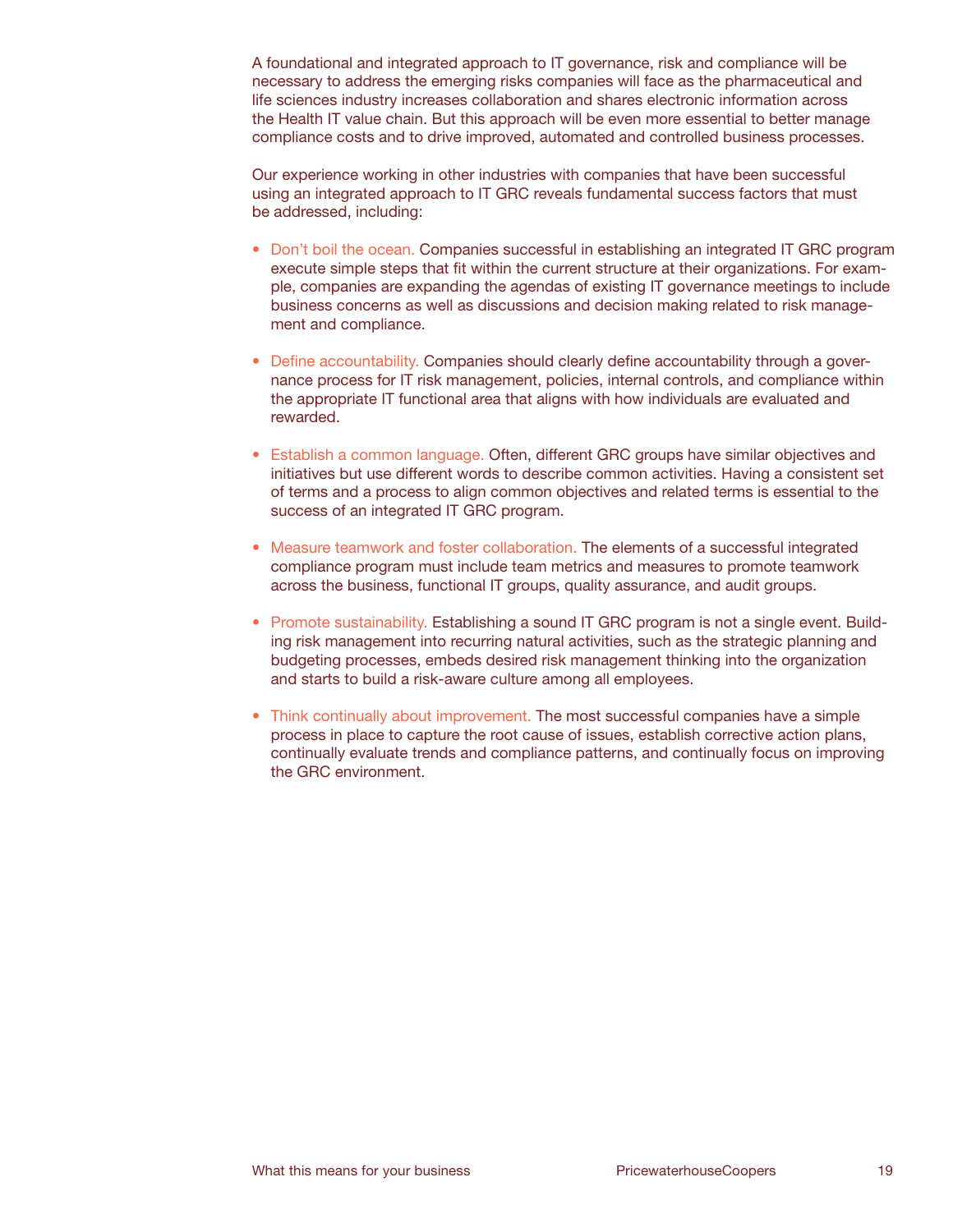Companies can realize several significant benefits by taking an integrated approach to IT GRC. Furthermore, once the company achieves governance, risk, and compliance in a more efficient and effective manner, it can leverage IT and automation to streamline compliance and business processes and create business value. This approach allows management to establish a defined method for decision making regarding risks, controls, and compliance that helps ensure the organization considers key risks. Companies can better anticipate and manage risks before they become problematic and thereby avoid potential reputational damage, fines, penalties, or lost revenue. Furthermore, a focused set of controls that specifically addresses risks can help manage the cost of compliance. Many companies strive to comply with redundant audit findings, but a GRC framework helps companies to align controls with the organization's risk tolerance. Additionally, improved alignment between management, internal and external audit groups can simplify the audit process and free up time for strategic initiatives and activities.

The time and money that can be saved by implementing these practices will become increasingly important as pharmaceutical and life sciences companies begin to rethink their operations as they contemplate a changing business environment where increasing interactions with payers and other organizations affect the use of data. By shoring up the governance, risk, and compliance foundation, IT can shift its focus to automating business processes, managing data, and enabling the innovation essential to discovering the preventive medications needed for the future.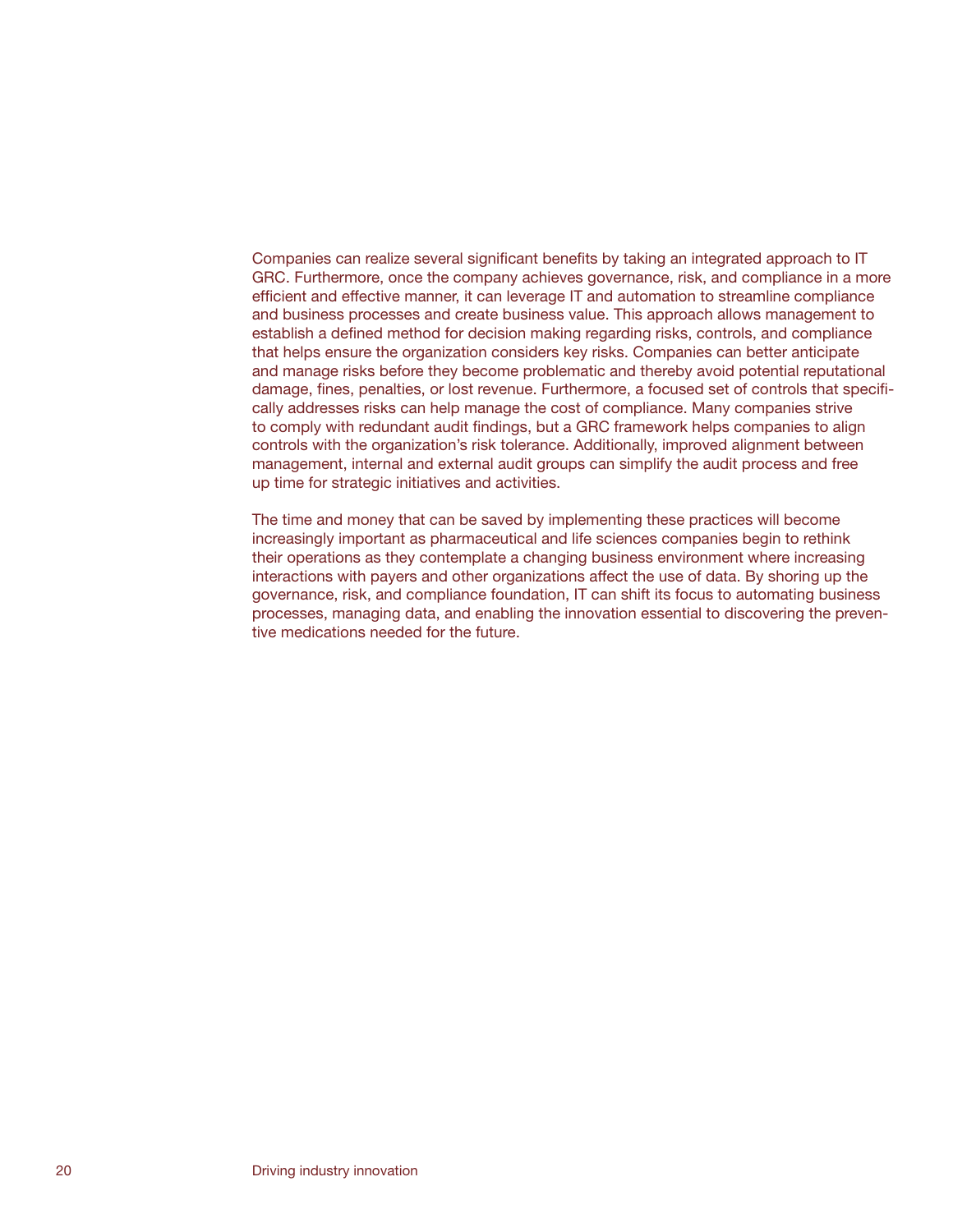# Case Study 1

## **Challenge**

PwC helped a global pharmaceutical company align regulatory controls with key financial, operational, and compliance risks so that all risks, controls, and test plans could be incorporated in an automated tool for compliance monitoring and reporting.

# **Benefit**

The effort reduced key controls and compliance tests by more than 50 percent and allowed those involved in these compliance activities to focus on more strategic activities that were aimed at improving business value.

# Case Study 2

## **Challenge**

PwC assisted a global pharmaceutical company as it developed a proactive approach to identify and manage risk that included streamlined IT policies, standards, and procedures, a common definition for risk, and a risk register (inventory of prioritized risks). The company expanded its IT governance process to include risk decision making and enhanced its compliance reporting through a common control set.

#### **Benefit**

The approach reduced compliance efforts and costs by nearly 50 percent and reduced spending on projects to correct control deficiencies by approximately \$3 million.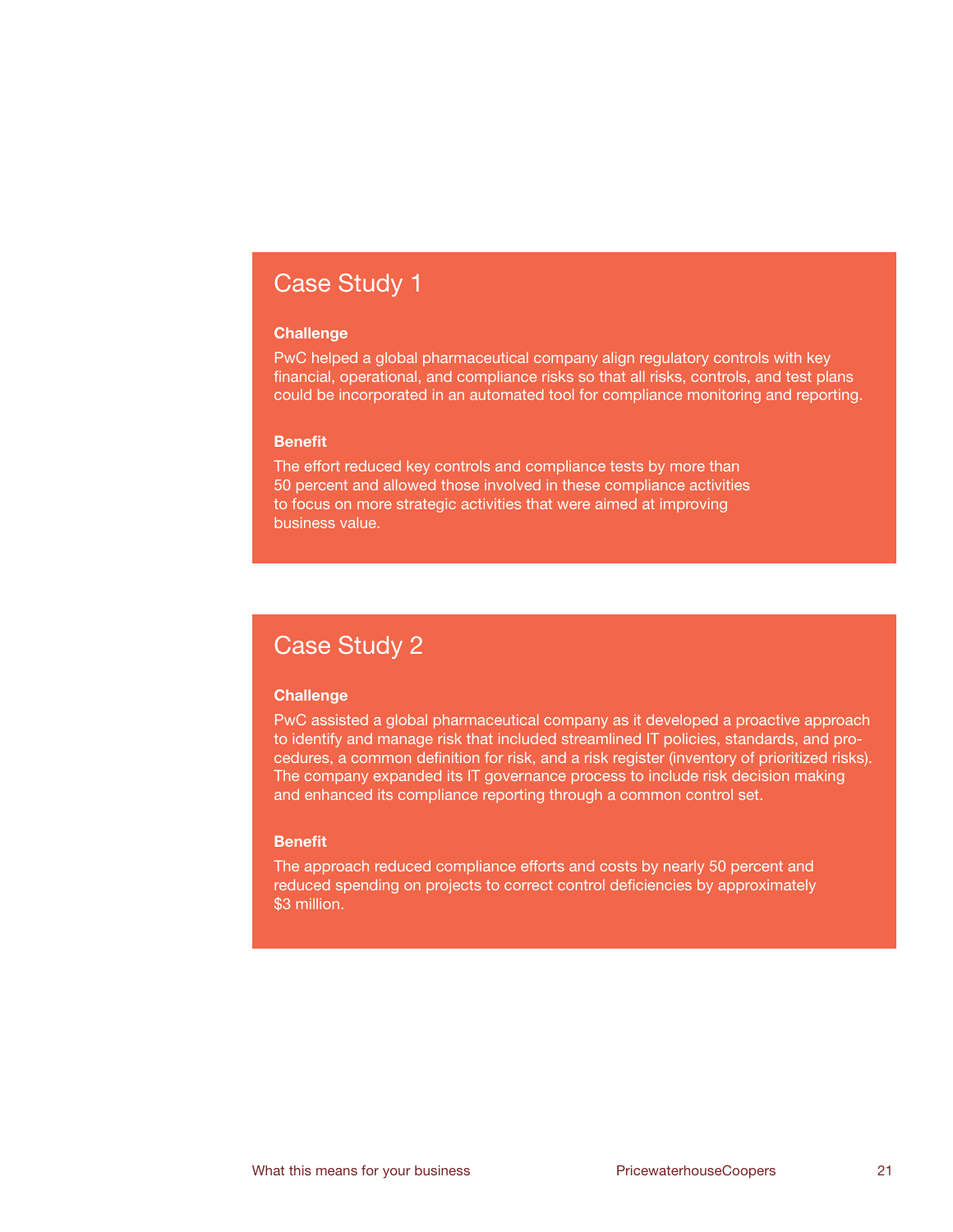<span id="page-23-0"></span>Leveraging the fundamental success factors, PwC has helped organizations execute the following steps to establish an integrated IT GRC program:

- Establish a process to identify, prioritize, and organize key risks, determine the impact and likelihood of the risk, and evaluate the adequacy of existing controls.
- Establish a governance process to decide on the level of risk that is acceptable and aligned with the organization's business objectives and the overall enterprise risk management program.
- Agree upon a set of standard risk categories and assign appropriate accountable owners for each category. In our experience, these risk categories should consider how IT-related people, process, or technology events can impact business objectives in the following areas:
	- Research and development
	- Sales & marketing
	- Manufacturing
	- Quality
	- Finance
	- Legal
	- Human resources
	- IT infrastructure
	- Sourcing
- Create a risk register (i.e., inventory of prioritized risks) by defining key risks for each category, determining existing controls, and determining the impact and likelihood of the risk occurring.
- Define a risk-based approach for the prioritization of IT projects as part of the annual IT budget exercise.
- Establish a common definition and taxonomy for policies, standards, and procedures and simplify the existing set of documents.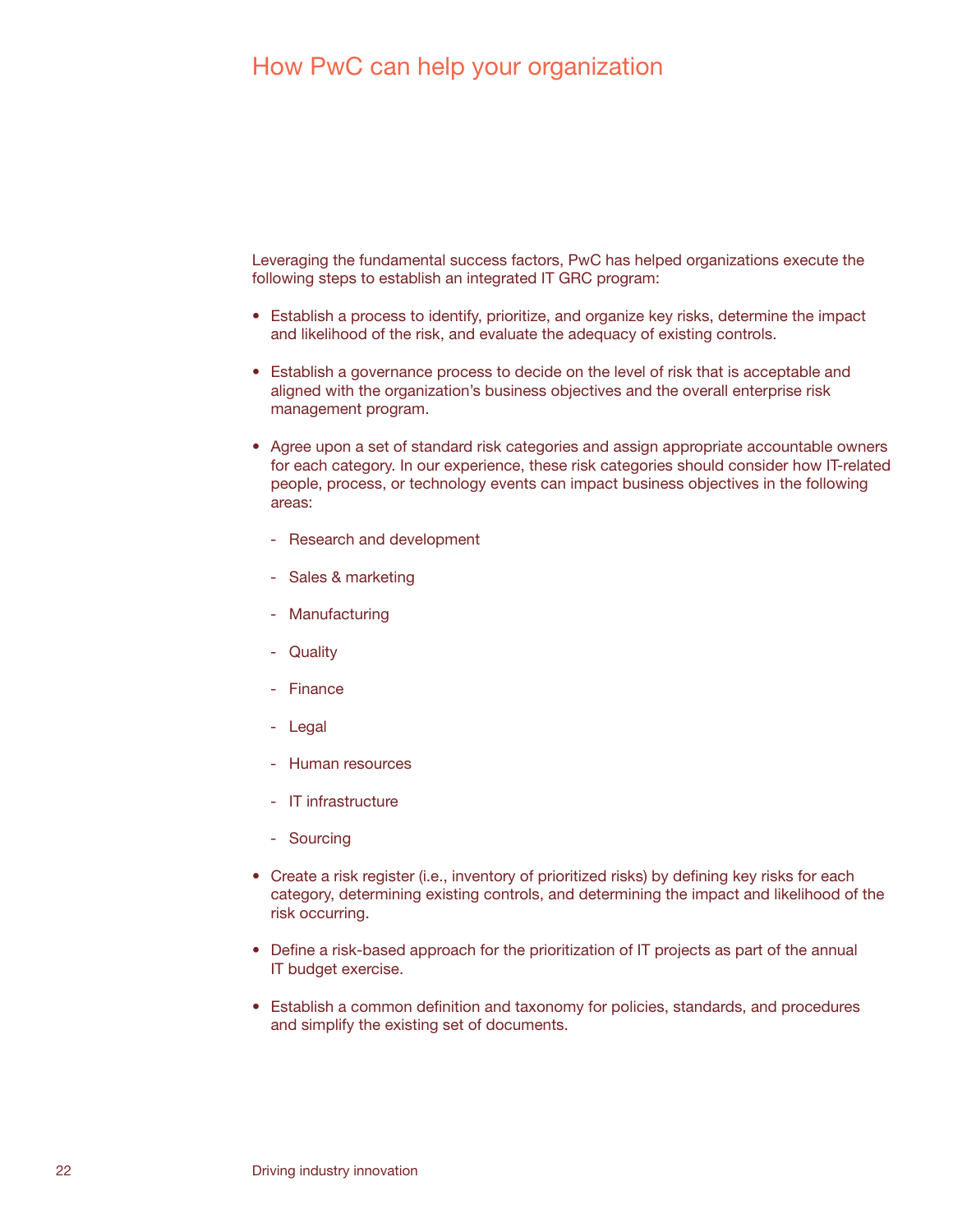- Establish focused policies that represent management's intent for key risk categories along with supporting standards and procedures where necessary.
- Define a common control set of internal controls across regulations (FDA, Sarbanes-Oxley, privacy, etc.) and internal operational requirements that aligns with key risks and policy areas.
- Map IT risks, policies, standards, procedures, and controls to IT capabilities and identify any skill areas that require enhancement.
- Embed common controls into the company's system development life cycle. Then establish a consistent quality process to verify that key controls are established as part of new system implementations and support processes are established to sustain the compliant state of IT-regulated systems and their underlying IT infrastructure.
- Align the scope and objectives of internal and quality audit activities and functions to the IT GRC framework to minimize duplication and overlap of audit activities.
- Establish a dashboard reporting process that can be leveraged as part of standing IT leadership team meetings to review compliance progress and align compliance performance to individual performance measurement and rewards.
- Create a continual improvement process that evaluates the root cause of compliance gaps, anticipates and addresses potential risks, evaluates trends, anticipates risks based on emerging changes in regulation or business conditions, and establishes timely solutions.
- Select and deploy appropriate tools to monitor the effectiveness of compliance on a consistent and ongoing basis across locations and to link risks to policies, standards, procedures, controls, and compliance monitoring results.
- Employ training and communications to foster adoption of the IT governance program and to drive fundamental behavior change.
- Reinforce desired risk management behaviors with ongoing communications and performance measures to build a risk-aware culture among all employees.

Organizations are at varying levels of readiness to implement this model. And while no onesize-fits-all solution exists, PricewaterhouseCoopers has developed a maturity model that can facilitate decision making regarding where to start and how far an organization wants to go to address IT GRC. Options range from basic foundational steps to meet minimum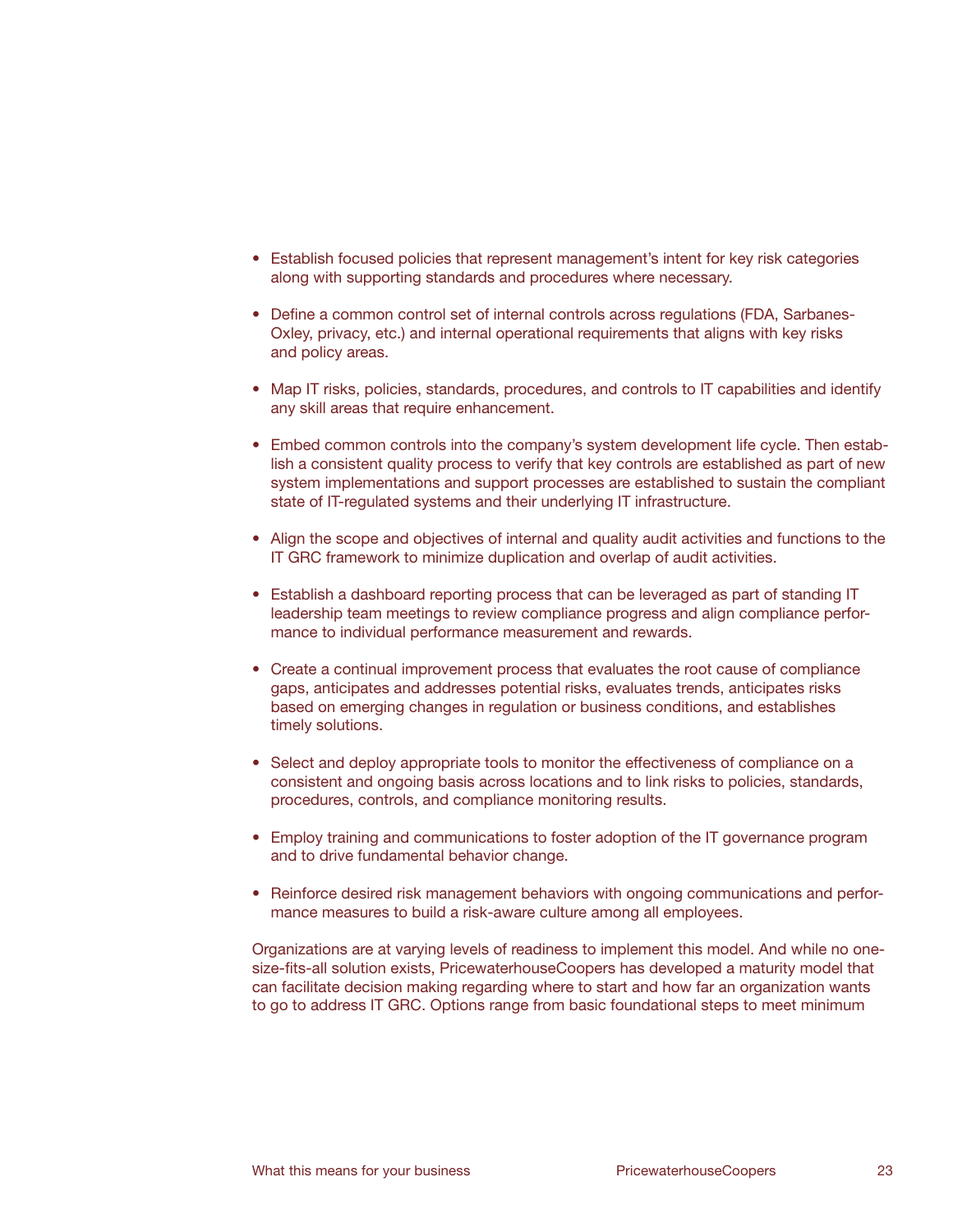compliance requirements with manual, paper-based processes, to a level of maturity that automates business, IT, and compliance processes to promote sustainability and improved business performance while incorporating the company control culture and risk appetite.

A successfully implemented IT GRC program can not only reduce the cost of compliance, but also can free up valuable time and resources to focus on distinctive business solutions. Companies facing significant regulatory requirements have been able to use technology to create a competitive advantage by automating business and IT processes with embedded compliance requirements.

As industry transformation continues, technology will become more integral to company success; however, this success can be realized only if new and emerging risks created by technology innovation are proactively anticipated and managed through a defined governance process and the right behaviors. A reactive approach to risk and compliance will not be viable as transformation and increased collaboration continues. The companies that are able to quickly establish a proactive approach to IT governance, risk and compliance have the opportunity to create a competitive advantage by using that approach as a differentiator in the marketplace. A proactive risk based technology compliance approach can be leveraged to build increased trust with potential business partners regarding the integrity, confidentiality, and availability of information maintained, processed, and transferred by the organization.

Companies need to determine how far they want to go to address integrated IT governance, risk, and compliance. Those who are fully committed can transform their focus from necessary compliance requirements to a more strategic approach that can leverage technology to fuel business innovation, foster the right behaviors, manage compliance expenses, and boost their competitive advantage.

As our experience and this survey shows, the industry consistently acknowledges that an integrated IT GRC approach is necessary and beneficial. Although many companies have progressed in their efforts to establish elements of a successful IT GRC framework and many believe they have a solid foundation, we have found that considerable work still must be done to develop effective programs that consistently manage existing and merging risks.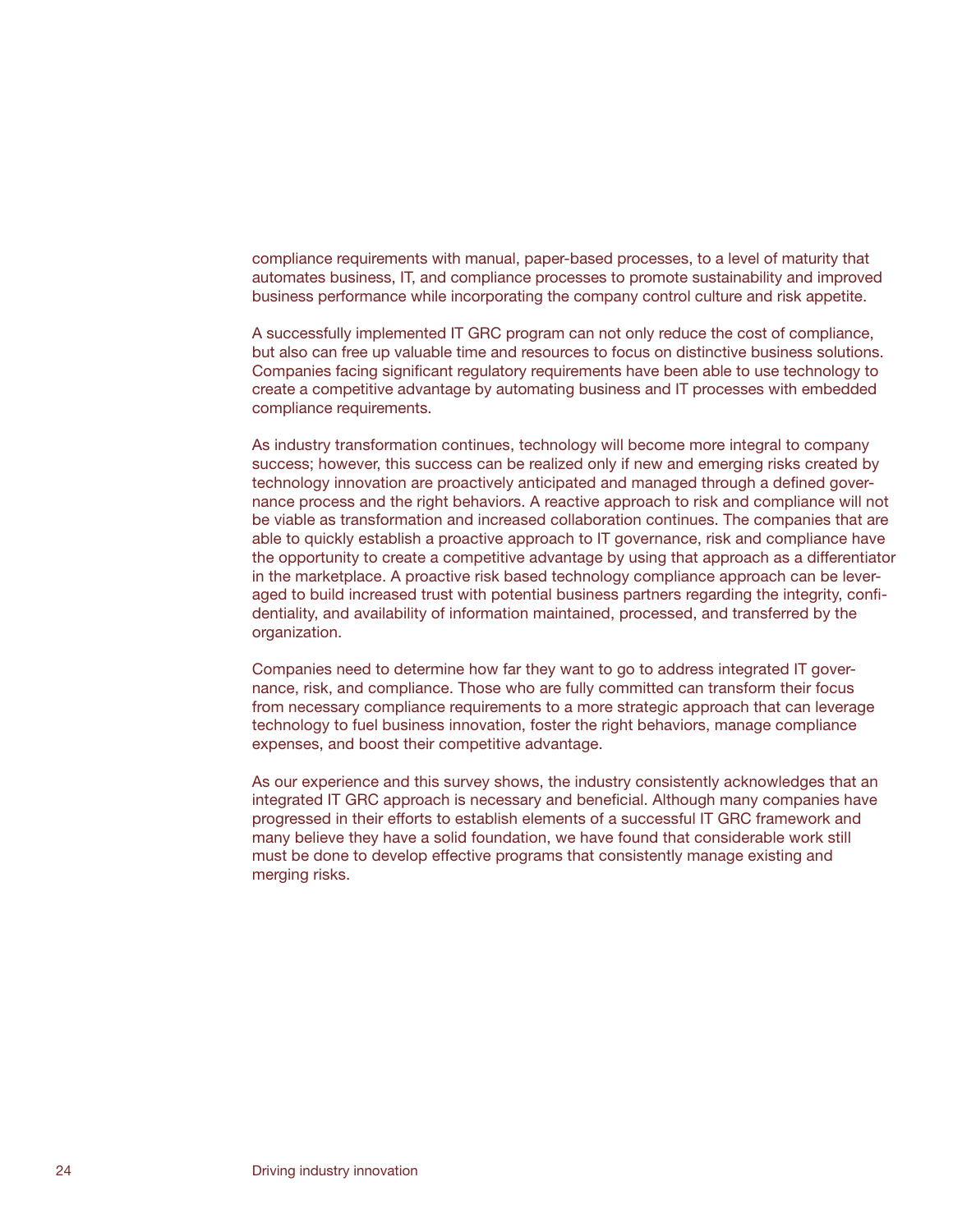PricewaterhouseCoopers' Global Pharmaceutical and Life Sciences Industry Group ([www.pwc.com/pharma](http://www.pwc.com/pharma)) is dedicated to delivering effective solutions to the complex strategic, operational, and financial challenges facing pharmaceutical and life sciences companies. We provide industry-focused assurance, tax, and advisory services to build public trust and enhance value for our clients and their stakeholders. We draw on the knowledge and skills of more than 155,000 people in 153 countries from across our network to share their thinking, experience, and solutions to develop fresh perspectives and practical advice.

The information contained in this document is for general guidance on matters of interest only. The application and impact of laws can vary widely based on the specific facts involved. Given the changing nature of laws, rules and regulations, there may be omissions or inaccuracies in information contained in this document. Before making any decision or taking any action, you should consult a competent professional adviser.